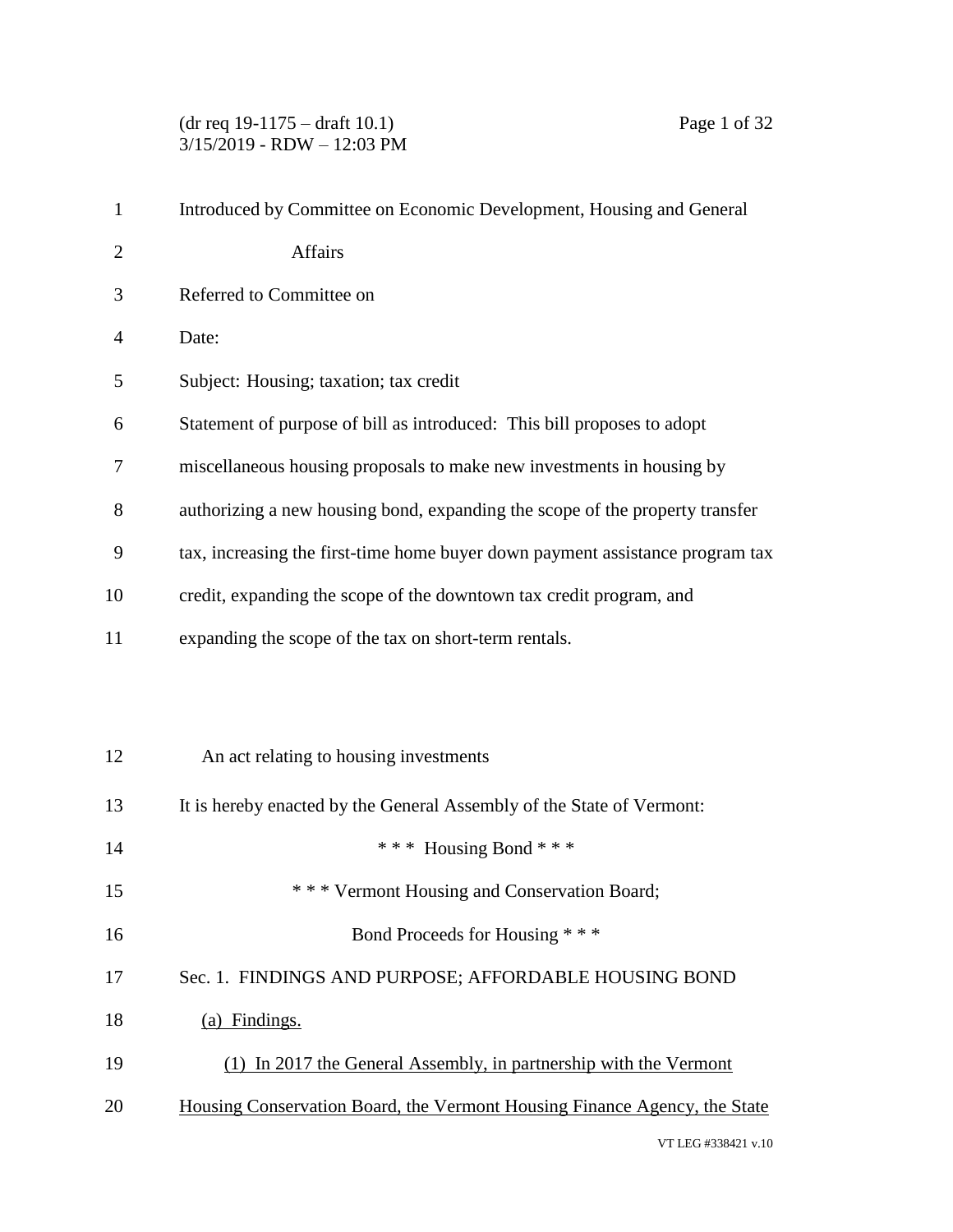(dr req 19-1175 – draft 10.1) Page 2 of 32 3/15/2019 - RDW – 12:03 PM

| $\mathbf{1}$ | Treasurer, and other affordable housing stakeholders, provided for the funding  |
|--------------|---------------------------------------------------------------------------------|
| $\mathbf{2}$ | and creation of an affordable housing bond to support the development of        |
| 3            | affordable housing throughout the State.                                        |
| 4            | (2) To date, the Vermont Housing Conservation Board has committed               |
| 5            | over \$24.8 million of the total \$37 million bond proceeds, leveraging another |
| 6            | \$140 million through partner programs and supporting the creation of           |
| 7            | approximately 550 housing units. The remaining bond proceeds are expected       |
| 8            | to be fully committed by the end of 2019. The Vermont Housing Conservation      |
| 9            | Board is on track to meet or exceed the production and leveraging goals of the  |
| 10           | bond and meet the income targeting requirements.                                |
| 11           | (3) The General Assembly finds that additional investments are needed           |
| 12           | to help create more affordable housing options for Vermonters.                  |
| 13           | (b) Purpose and intent.                                                         |
| 14           | (1) The purpose of Secs. $1-13$ of this act is to promote the development       |
| 15           | and improvement of affordable housing for current and future Vermont            |
| 16           | residents throughout the State.                                                 |
| 17           | (2) It is the intent of the General Assembly:                                   |
| 18           | (A) to authorize the Vermont Housing Finance Agency to issue a                  |
| 19           | new housing bond in FY 2021 and transfer the proceeds to the Vermont            |
| 20           | Housing Conservation Board to support the development of additional             |
| 21           | affordable housing;                                                             |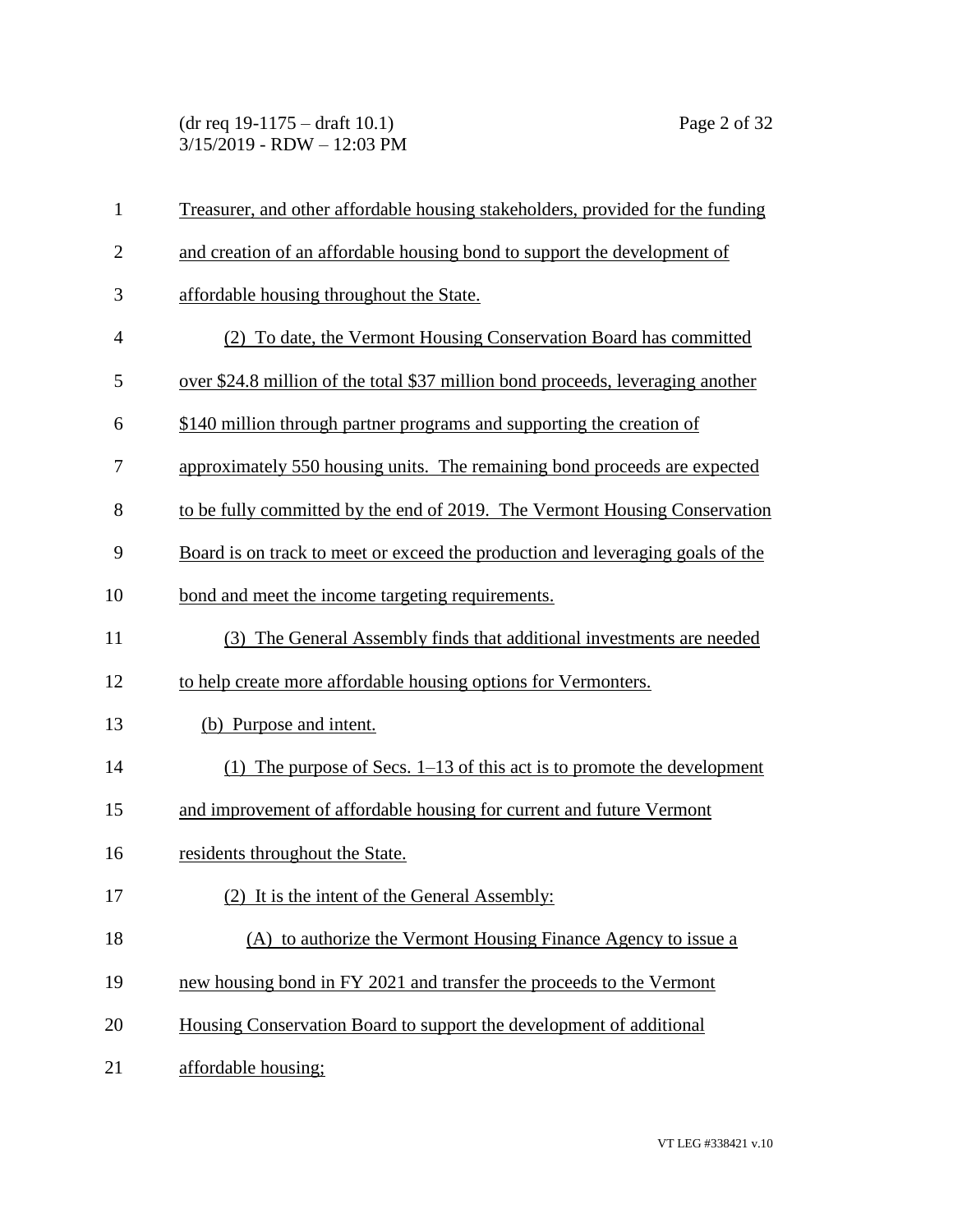(dr req 19-1175 – draft 10.1) Page 3 of 32 3/15/2019 - RDW – 12:03 PM

| $\mathbf{1}$   | (B) in FY 2020, to reserve the revenues generated from the property                  |
|----------------|--------------------------------------------------------------------------------------|
| $\overline{2}$ | transfer tax and the revenues generated from the rooms tax on short-term             |
| 3              | rentals for future debt payments on the new housing bond;                            |
| $\overline{4}$ | (C) in FY 2021 and until the new housing bond is repaid, to dedicate                 |
| 5              | \$4 million of the revenues generated from the property transfer tax for debt        |
| 6              | payments on the new housing bond; and                                                |
| 7              | (D) in FY 2021 and until the new housing bond is repaid, to offset                   |
| 8              | the loss of the dedicated property transfer tax revenues by raising an additional    |
| 9              | \$4 million in new revenues, as follows:                                             |
| 10             | (i) \$2 million through the property transfer tax by applying and                    |
| 11             | collecting the tax for transfers or acquisitions of a direct or indirect controlling |
| 12             | interest in a business entity with title to property; and                            |
| 13             | (ii) \$2 million through the rooms tax by applying and collecting                    |
| 14             | the tax on short-term rentals.                                                       |
| 15             | *** Collection of Property Transfer Tax on                                           |
| 16             | Transfers of Controlling Interests ***                                               |
| 17             | Sec. 2. 32 V.S.A. § 9601 is amended to read:                                         |
| 18             | § 9601. DEFINITIONS                                                                  |
| 19             | The following definitions shall apply throughout this chapter unless the             |
| 20             | context requires otherwise:                                                          |
| 21             | * * *                                                                                |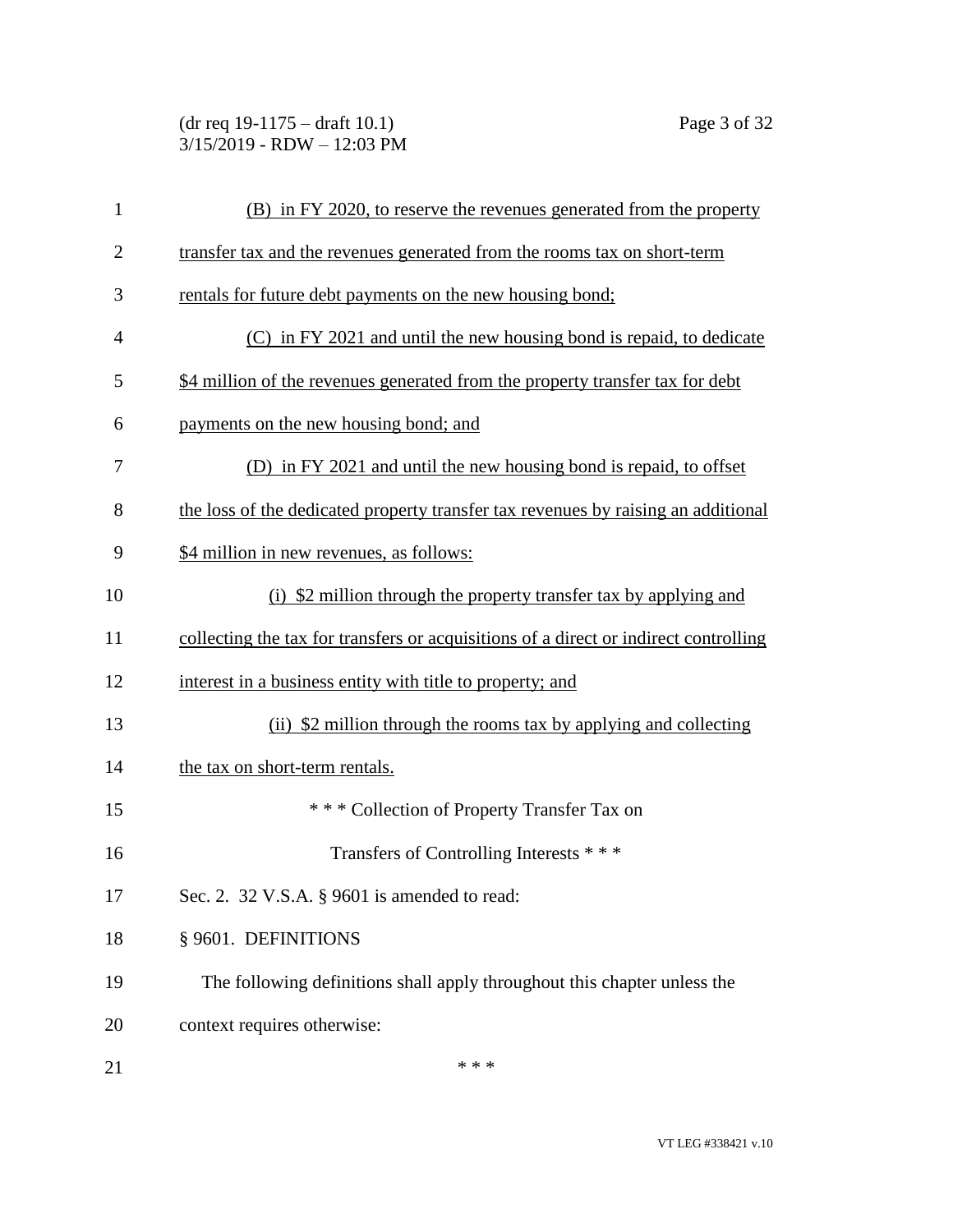## (dr req 19-1175 – draft 10.1) Page 4 of 32 3/15/2019 - RDW – 12:03 PM

| $\mathbf{1}$   | (2) "Person" means every natural person, association, trust, $\theta$ r               |
|----------------|---------------------------------------------------------------------------------------|
| $\mathbf{2}$   | corporation, partnership, or limited liability company.                               |
| 3              | * * *                                                                                 |
| $\overline{4}$ | (5) "Transfer" includes a grant, assignment, conveyance, will, trust,                 |
| 5              | decree of court, transfer or acquisition of a direct or indirect controlling interest |
| 6              | in any person with title to property, or any other means of transferring title to     |
| $\tau$         | property or vesting title to property in any person.                                  |
| 8              | $(6)$ "Value" means,:                                                                 |
| 9              | $(A)$ in In the case of any transfer of title to property which that is not           |
| 10             | a gift and which that is not made for a nominal consideration, the amount of          |
| 11             | the full actual consideration for such transfer, paid or to be paid, including the    |
| 12             | amount of any liens or encumbrances on the property existing before the               |
| 13             | transfer and not removed thereby;                                                     |
| 14             | $(B)$ in In the case of a gift, or a transfer for nominal consideration,              |
| 15             | "value" means the fair market value of the property transferred.                      |
| 16             | (C) In the case of a controlling interest in any person that has title to             |
| 17             | property, the fair market value of the property, apportioned based on the             |
| 18             | percentage of the ownership interest transferred or acquired in the person.           |
| 19             | (D) "Value" shall not include the fair market value of private                        |
| 20             | alternative energy sources as defined in section 3845 of this title.                  |
| 21             | * * *                                                                                 |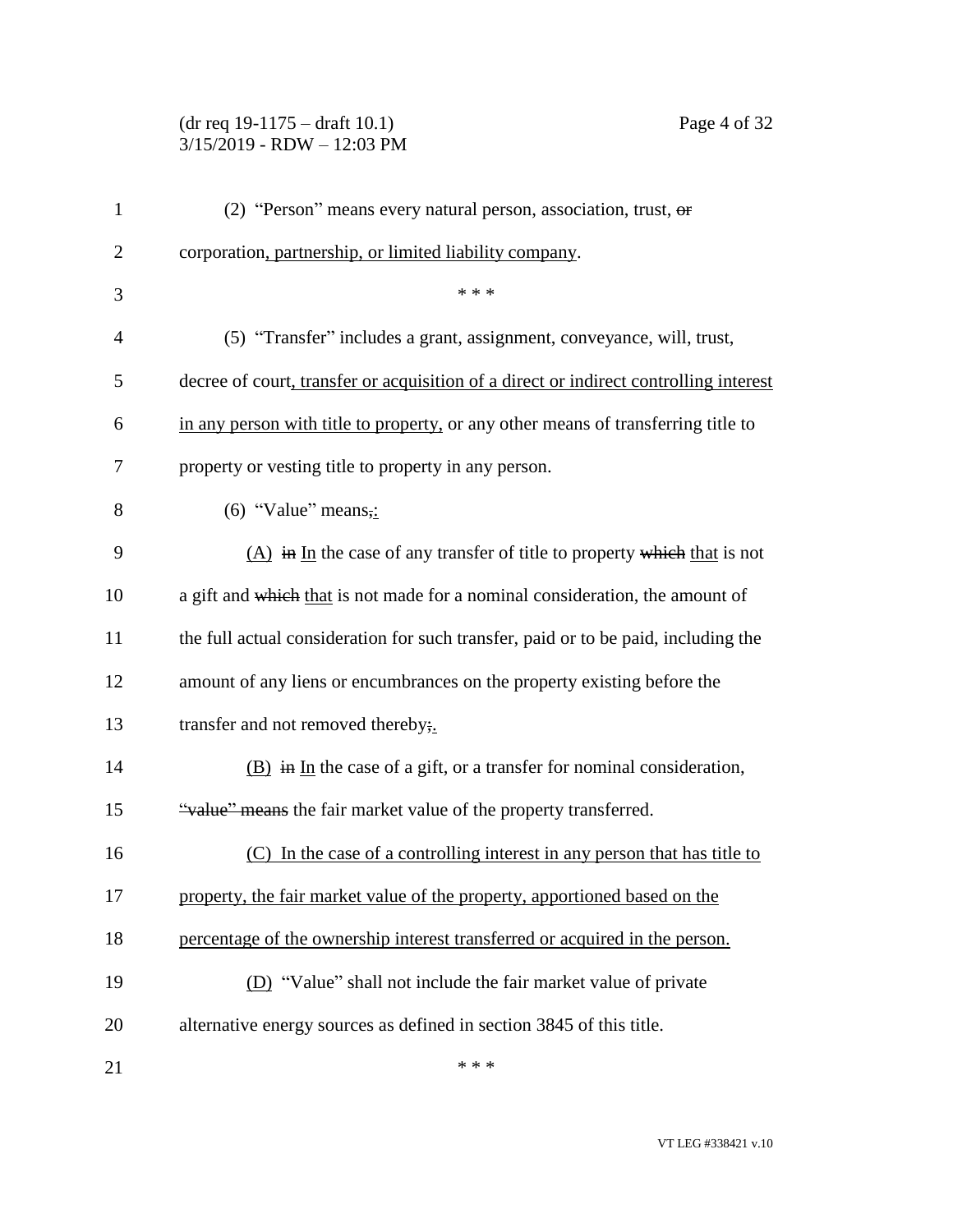| $(dr \text{ req } 19-1175 - draft 10.1)$ |  |
|------------------------------------------|--|
| $3/15/2019$ - RDW $- 12:03$ PM           |  |

1 (12) "Controlling interest" means:

Page 5 of 32

| $\overline{2}$ | (A) In the case of a corporation, either 50 percent or more of the total          |
|----------------|-----------------------------------------------------------------------------------|
| 3              | combined voting power of all classes of stock of such corporation or              |
| $\overline{4}$ | 50 percent or more of the capital, profits, or beneficial interest in such voting |
| 5              | stock of such corporation.                                                        |
| 6              | (B) In the case of a partnership, association, trust or other entity,             |
| 7              | 50 percent or more of the capital, profits, or beneficial interest in such        |
| 8              | partnership, association, trust, or other entity.                                 |
| 9              | (C) For purposes of the tax imposed pursuant to section 9602 of this              |
| 10             | title:                                                                            |
| 11             | Interests in any partnership, association, or other entity<br>(i)                 |
| 12             | originally purchased in connection with the federal low income housing tax        |
| 13             | credit program under 26 U.S.C. § 42 shall not be counted in determining a         |
| 14             | change in the "controlling interest".                                             |
| 15             | (ii) All acquisitions of persons acting in concert are aggregated for             |
| 16             | purposes of determining whether a transfer or acquisition of a controlling        |
| 17             | interest has taken place. The Commissioner shall adopt standards by               |
| 18             | regulation to determine when persons are acting in concert. In adopting a         |
| 19             | regulation for this purpose, the Commissioner shall consider the following:       |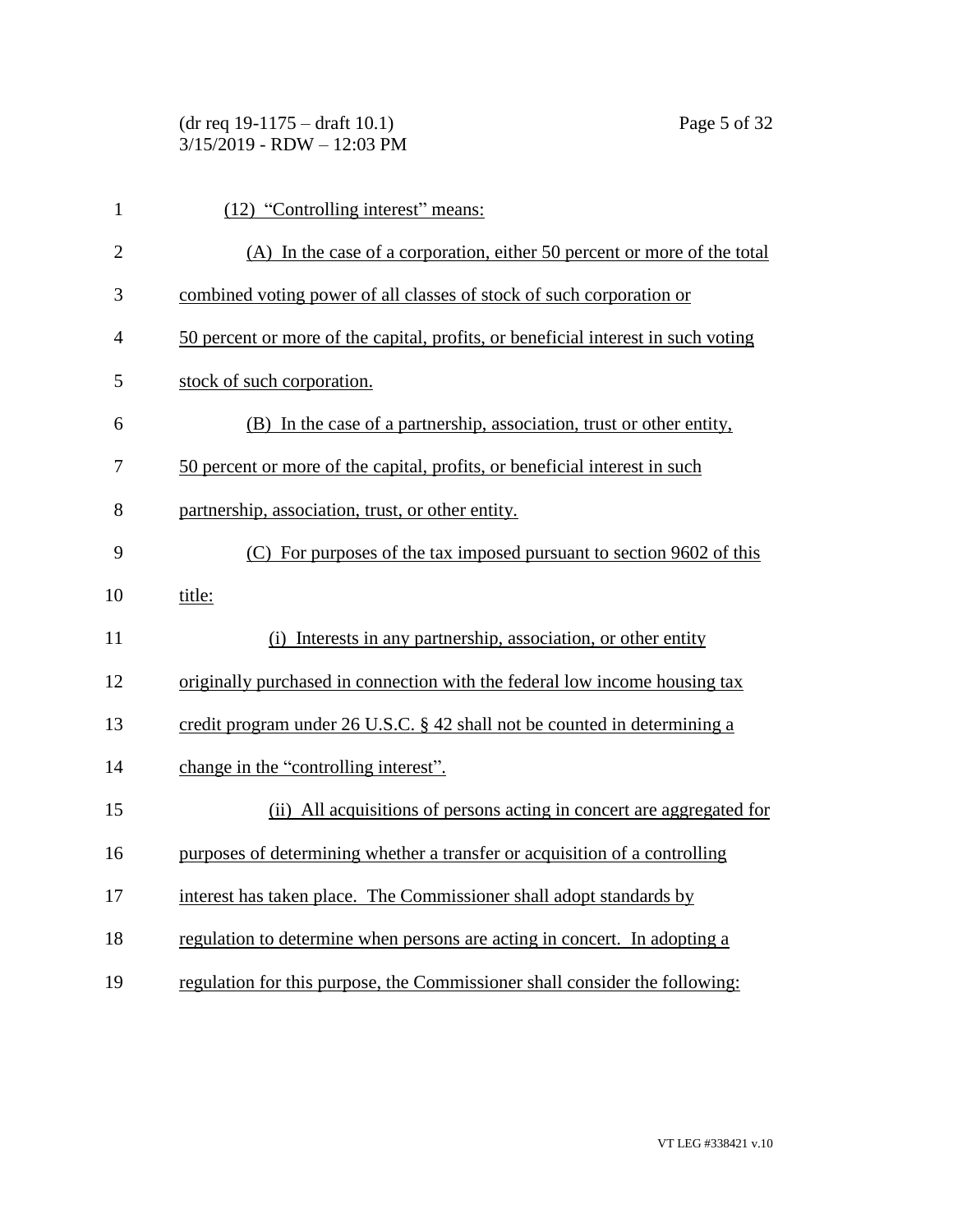## (dr req 19-1175 – draft 10.1) Page 6 of 32 3/15/2019 - RDW – 12:03 PM

| 1              | (I) Persons must be treated as acting in concert when they have                   |
|----------------|-----------------------------------------------------------------------------------|
| $\overline{2}$ | a relationship with each other such that one person influences or controls the    |
| 3              | actions of another through common ownership.                                      |
| $\overline{4}$ | (II) When persons are not commonly owned or controlled, they                      |
| 5              | must be treated as acting in concert only when the unity with which the           |
| 6              | purchasers have negotiated and will consummate the transfer of ownership          |
| 7              | interest supports a finding that they are acting as a single person. If the       |
| 8              | acquisitions are completely independent, with each purchaser buying without       |
| 9              | regard to the identity of the other purchasers, the acquisitions must be          |
| 10             | considered separate acquisitions.                                                 |
| 11             | Sec. 3. 32 V.S.A. § 9602 is amended to read:                                      |
| 12             | § 9602. TAX ON TRANSFER OF TITLE TO PROPERTY                                      |
| 13             | A tax is hereby imposed upon the transfer by deed of title to property            |
| 14             | located in this State. The amount of the tax equals one and one-quarter percent   |
| 15             | of the value of the property transferred, or \$1.00, whichever is greater, except |
| 16             | as follows:                                                                       |
| 17             | * * *                                                                             |
| 18             | Sec. 4. 32 V.S.A. § 9603 is amended to read:                                      |
| 19             | § 9603. EXEMPTIONS                                                                |
| 20             | The following transfers are exempt from the tax imposed by this chapter:          |
| 21             | * * *                                                                             |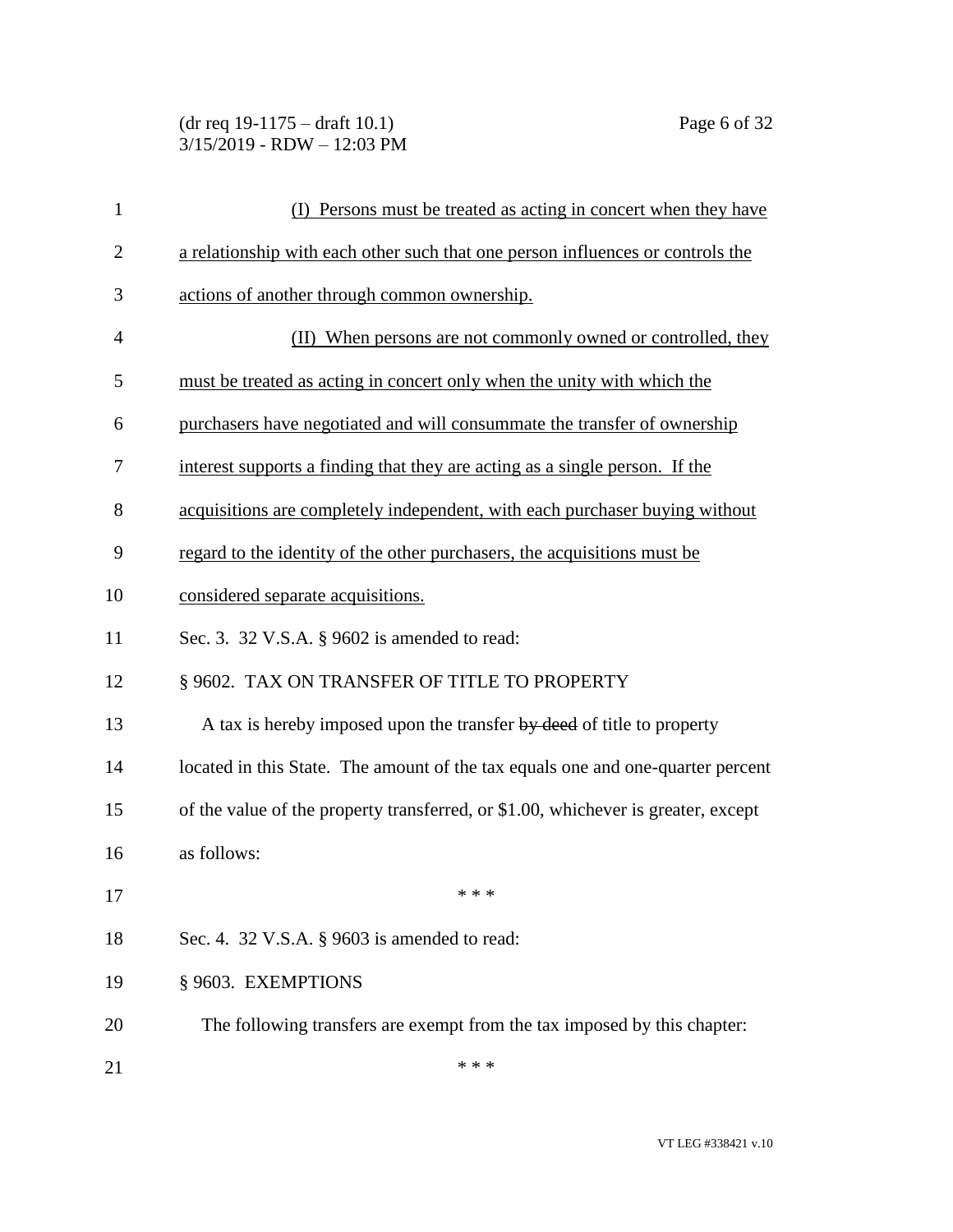# (dr req 19-1175 – draft 10.1) Page 7 of 32 3/15/2019 - RDW – 12:03 PM

| $\mathbf{1}$   | (6) Transfers to effectuate a mere change of identity or form of                    |
|----------------|-------------------------------------------------------------------------------------|
| $\overline{2}$ | ownership or organization where there is no change in beneficial ownership;         |
| 3              | * * *                                                                               |
| $\overline{4}$ | (25) Transfer made by a limited liability company to a member in                    |
| 5              | connection with a complete dissolution of the limited liability company,            |
| 6              | pursuant to which transfer no gain or loss is recognized under the Internal         |
| 7              | Revenue Code, except where the Commissioner finds that a major purpose of           |
| 8              | such dissolution is to avoid the property transfer tax.;                            |
| 9              | (26) Transfers of controlling interests in a person with a fee interest in          |
| 10             | property if the transfer of the property would qualify for exemption if             |
| 11             | accomplished by deed of the property between the parties to the transfer of the     |
| 12             | controlling interest.                                                               |
| 13             | Sec. 5. 32 V.S.A. $\S$ 9606(a) is amended to read:                                  |
| 14             | (a) A property transfer return complying with this section shall be delivered       |
| 15             | to a town clerk:                                                                    |
| 16             | (1) In the case of property transfer by deed, at the time a deed                    |
| 17             | evidencing a transfer of title to property is delivered to the clerk for recording. |
| 18             | (2) In the case of transfer or acquisition of a controlling interest in a           |
| 19             | person with title to property for which a deed is not given, within 30 days of      |
| 20             | the transfer or acquisition.                                                        |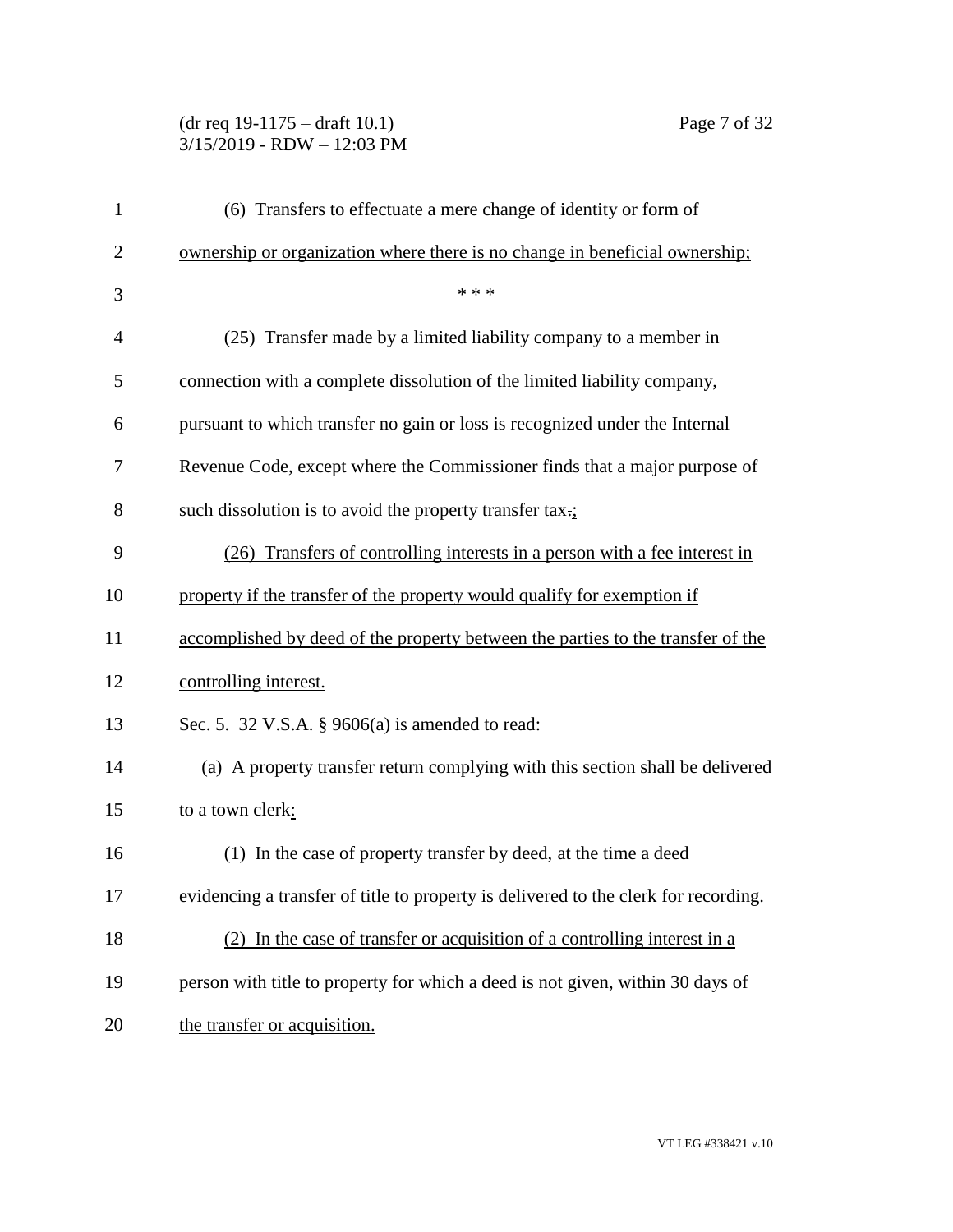(dr req 19-1175 – draft 10.1) Page 8 of 32 3/15/2019 - RDW – 12:03 PM

| $\mathbf{1}$   | Sec. 6. 32 V.S.A. § 9607 is amended to read:                                        |
|----------------|-------------------------------------------------------------------------------------|
| $\overline{2}$ | § 9607. ACKNOWLEDGMENT OF RETURN AND TAX PAYMENT                                    |
| 3              | Upon the receipt by a town clerk of a property transfer return and certificate      |
| $\overline{4}$ | and the fee required under subdivision $1671(a)(6)$ of this title, the clerk shall  |
| 5              | forthwith mail or otherwise deliver to the transferee of title to property with     |
| 6              | respect to which such return was filed a signed and written acknowledgment of       |
| 7              | the receipt of that return and certificate. A copy of that acknowledgment, or       |
| 8              | any other form of acknowledgment approved by the Commissioner, shall be             |
| 9              | affixed to the deed evidencing the transfer of property or the document             |
| 10             | evidencing the transfer or acquisition of a direct or indirect controlling interest |
| 11             | in any person with title to property with respect to which the return and           |
| 12             | certificate was filed. The acknowledgment so affixed to a deed or document,         |
| 13             | however, shall not disclose the amount of tax paid with respect to any return or    |
| 14             | transfer.                                                                           |
| 15             | Sec. 7. 32 V.S.A. § 9608(a) is amended to read:                                     |
| 16             | (a) Except as to transfers which that are exempt pursuant to subdivision            |
| 17             | 9603(17) of this title, no town clerk shall record, or receive for recording, any   |
| 18             | deed or document evidencing the transfer or acquisition of a direct or indirect     |
| 19             | controlling interest in any person with title to property to which is not attached  |
| 20             | a properly executed transfer tax return, complete and regular on its face, and a    |
| 21             | certificate in the form prescribed by the Natural Resources Board and the           |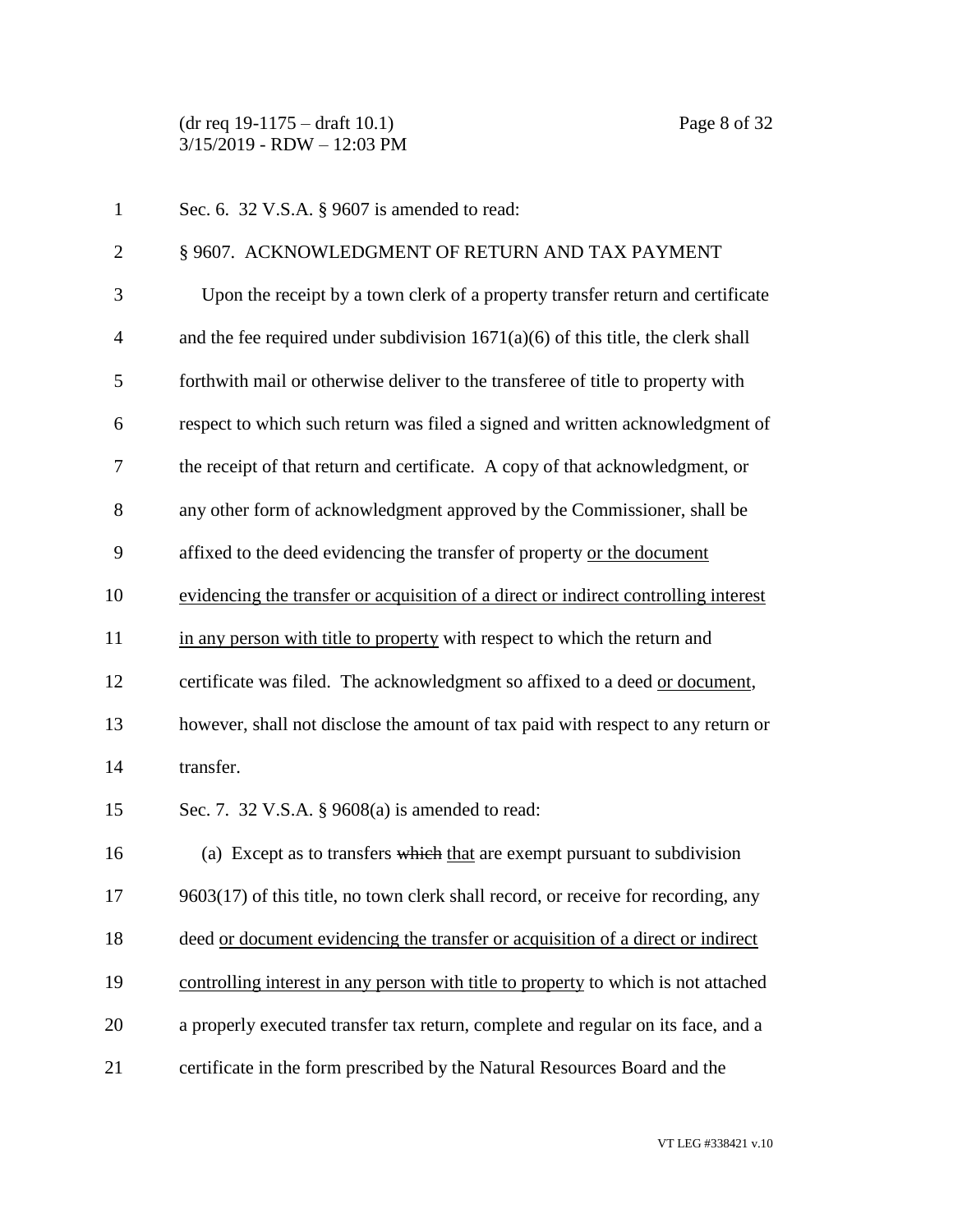| $\mathbf{1}$   | Commissioner of Taxes that the conveyance of the real property and any               |
|----------------|--------------------------------------------------------------------------------------|
| $\overline{2}$ | development thereon by the seller is in compliance with or exempt from the           |
| 3              | provisions of 10 V.S.A. chapter 151. The certificate shall indicate whether or       |
| $\overline{4}$ | not the conveyance creates the partition or division of land. If the conveyance      |
| 5              | creates a partition or division of land, there shall be appended the current "Act    |
| 6              | 250 Disclosure Statement," required by 10 V.S.A. § 6007. A town clerk who            |
| 7              | violates this section shall be fined \$50.00 for the first such offense and \$100.00 |
| 8              | for each subsequent offense. A person who purposely or knowingly falsifies           |
| 9              | any statement contained in the certificate required is punishable by fine of not     |
| 10             | more than \$500.00 or imprisonment for not more than one year, or both.              |
| 11             | Sec. 8. 32 V.S.A. § 9618 is amended to read:                                         |
| 12             | § 9618. DUTY TO REPORT STOCK ACQUISITIONS                                            |
| 13             | Each person who acquires a controlling interest in a corporation, whether by         |
| 14             | one or more than one transfer of stock, shall, if the fair market value of all real  |
| 15             | property held in this State by the corporation exceeds \$500,000.00, report to       |
| 16             | the Commissioner of Taxes, within 30 days after the acquisition, the fair            |
| 17             | market value of all real property held in this State by the corporation at the       |
| 18             | time of the acquisition of the controlling interest. As used in this section, a      |
| 19             | "controlling interest" means 50 percent or more of the total combined voting         |
| 20             | power of all classes of stock of the corporation.                                    |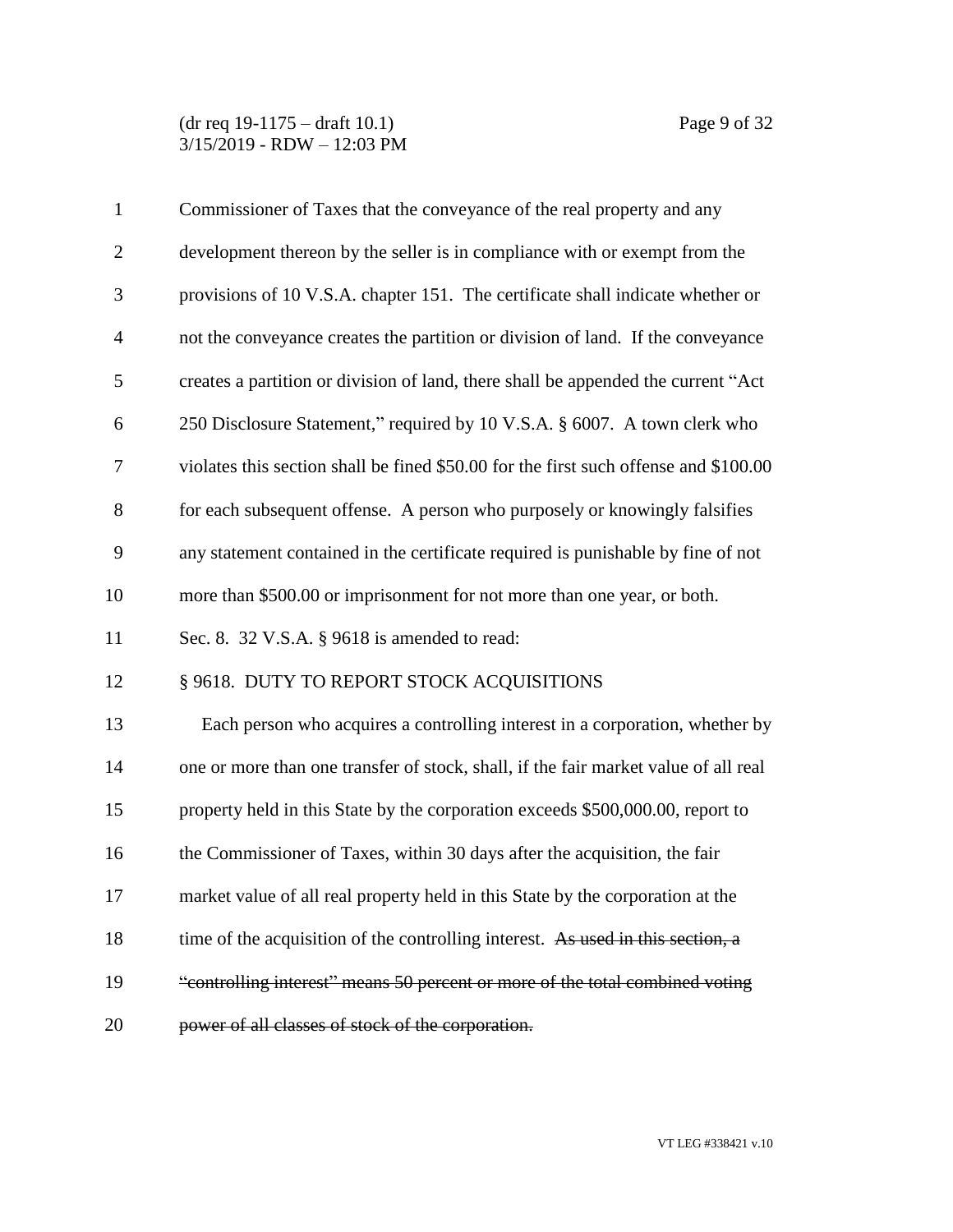| $\mathbf{1}$   | *** Housing Bond; New Housing ***                                                   |
|----------------|-------------------------------------------------------------------------------------|
| $\overline{2}$ | Sec. 9. 10 V.S.A. § 315 is added to read:                                           |
| 3              | § 315. HOUSING BOND; INVESTMENT                                                     |
| $\overline{4}$ | The Vermont Housing and Conservation Board shall use the proceeds of                |
| 5              | bonds, notes, and other obligations issued by the Vermont Housing Finance           |
| 6              | Agency pursuant to subdivision $621(23)$ of this title and transferred to the       |
| 7              | Vermont Housing and Conservation Trust Fund to fund the creation and                |
| 8              | improvement of owner-occupied and rental housing for Vermonters with very           |
| 9              | <u>low to middle income up to 120 percent of the area median, in areas targeted</u> |
| 10             | for growth and reinvestment. The Board shall use the proceeds to fund               |
| 11             | housing that meets community needs and in consideration of the following            |
| 12             | priorities:                                                                         |
| 13             | (1) creating new multi-family and single-family homes;                              |
| 14             | (2) addressing blighted properties and other existing housing stock                 |
| 15             | requiring reinvestment including in mobile home parks; and                          |
| 16             | (3) providing service-supported housing in coordination with the                    |
| 17             | Agency of Human Services including those who are elderly, homeless, in              |
| 18             | recovery, experiencing severe mental illness, or leaving incarceration.             |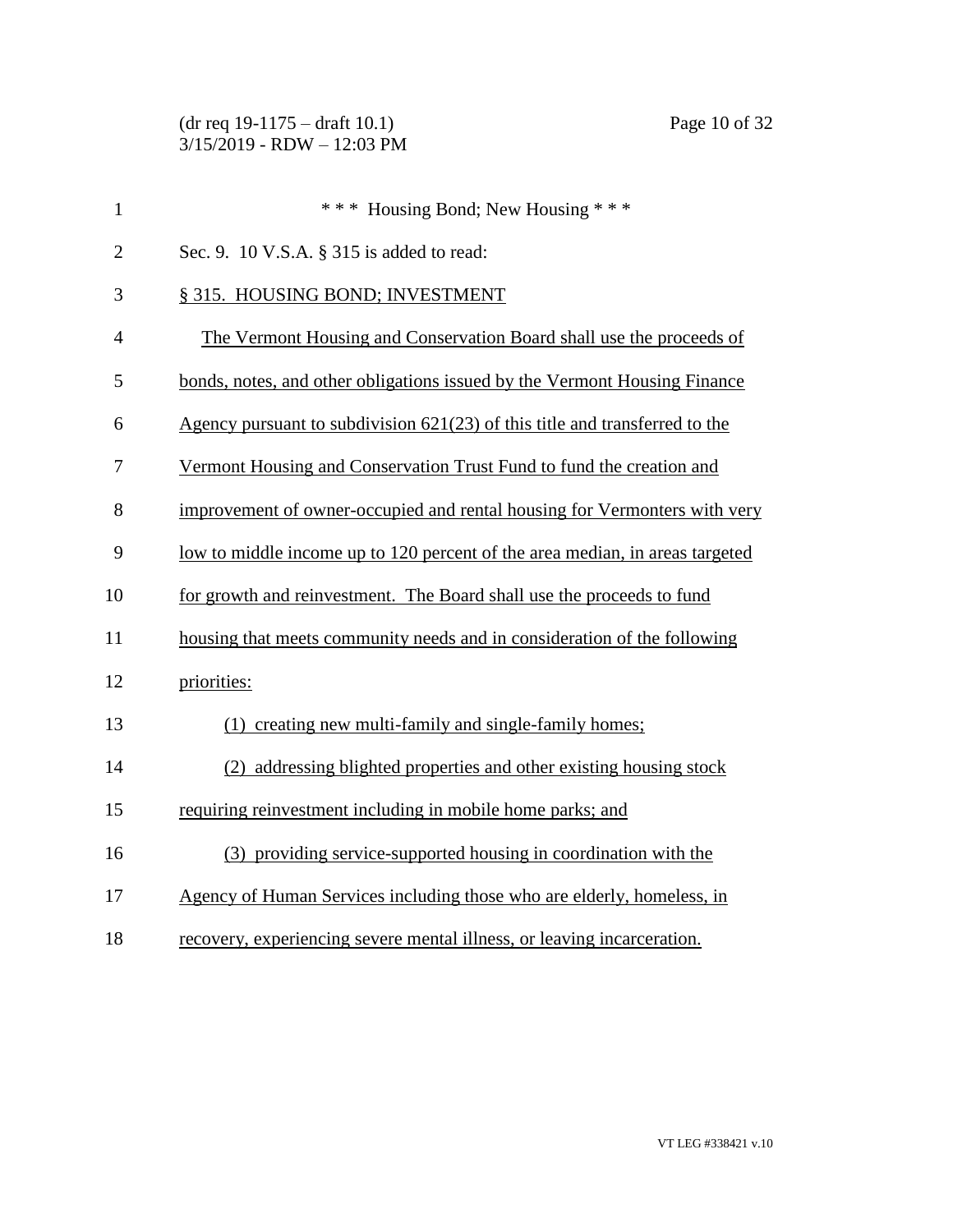(dr req 19-1175 – draft 10.1) Page 11 of 32 3/15/2019 - RDW – 12:03 PM

- Sec. 10. 10 V.S.A. § 323 is amended to read:
- § 323. ANNUAL REPORT

| 3              | Prior to January 31 of each year, the Board shall submit a report concerning        |
|----------------|-------------------------------------------------------------------------------------|
| $\overline{4}$ | its activities to the Governor and to the House Committees on Agriculture and       |
| 5              | Forestry, on Appropriations, on Corrections and Institutions, on Natural            |
| 6              | Resources, Fish and Wildlife, and on Ways and Means and the Senate                  |
| 7              | Committees on Agriculture, on Appropriations, on Finance, on Institutions,          |
| 8              | and on Natural Resources and Energy. The report shall include the following:        |
| 9              | (1) a list and description of activities funded by the Board during the             |
| 10             | preceding year, including commitments made to fund projects through housing         |
| 11             | bond proceeds pursuant to section sections 314 and 315 of this title, and           |
| 12             | project descriptions, levels of affordability, and geographic location;             |
| 13             | * * *                                                                               |
| 14             | *** Allocation of Property Transfer Tax Revenues ***                                |
| 15             | Sec. 11. 32 V.S.A. § 9610 is amended to read:                                       |
| 16             | § 9610. REMITTANCE OF RETURN AND TAX; INSPECTION OF                                 |
| 17             | <b>RETURNS</b>                                                                      |
| 18             | (a) Not later than 30 days after the receipt of any property transfer return, a     |
| 19             | town clerk shall file the return in the office of the town clerk and electronically |
| 20             | forward a copy of the acknowledged return to the Commissioner; provided,            |
| 21             | however, that with respect to a return filed in paper format with the town, the     |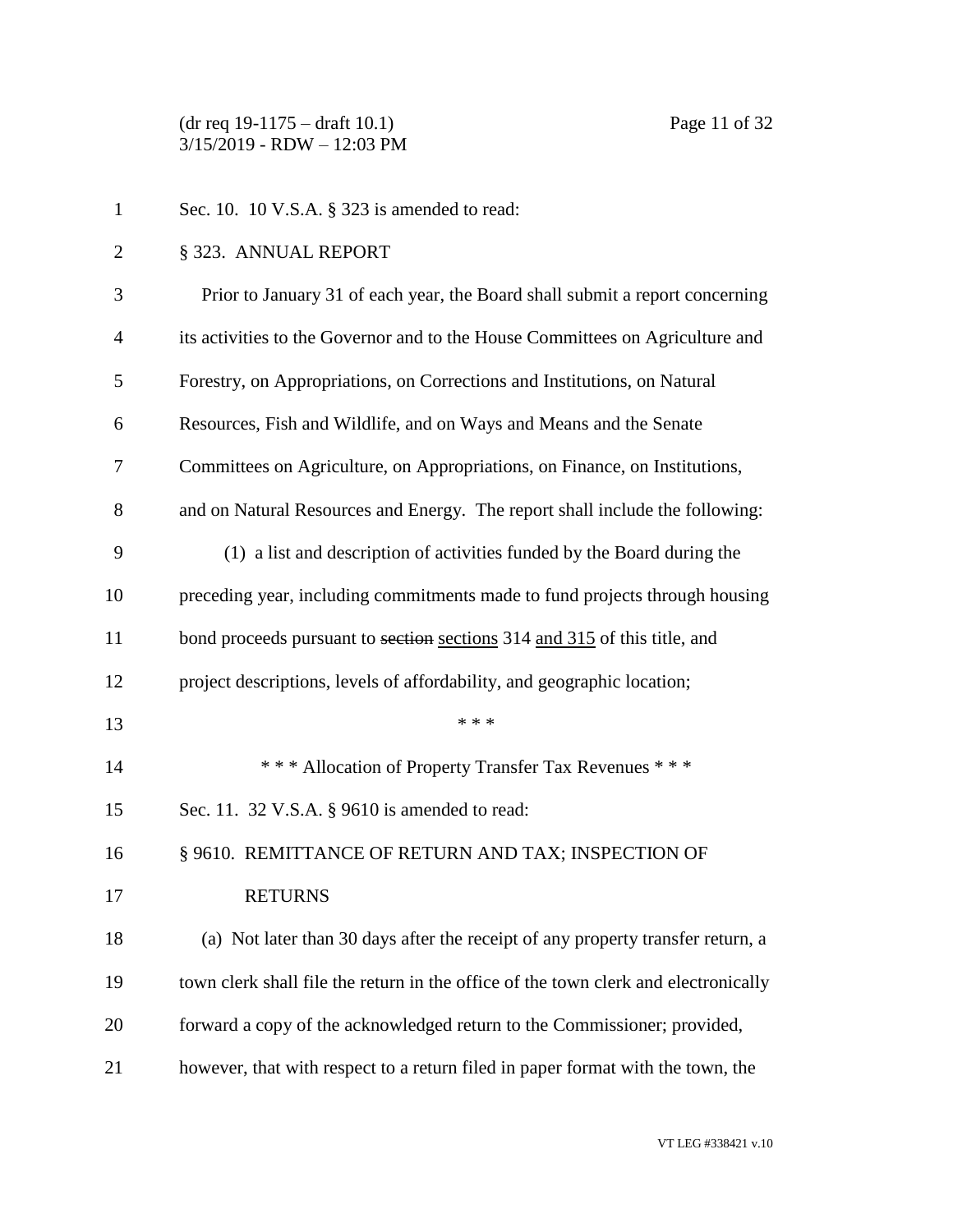| $\mathbf{1}$   | Commissioner shall have the discretion to allow the town to forward a paper      |
|----------------|----------------------------------------------------------------------------------|
| $\overline{2}$ | copy of that return to the Department.                                           |
| 3              | (b) The copies of property transfer returns in the custody of the town clerk     |
| $\overline{4}$ | may be inspected by any member of the public.                                    |
| 5              | (c) Prior to distributions of property transfer tax revenues under 10 V.S.A.     |
| 6              | $\S$ 312, 24 V.S.A. $\S$ 4306(a), and subdivision 435(b)(10) of this title, two  |
| 7              | percent of the revenues received from the property transfer tax shall be         |
| 8              | deposited in a special fund in the Department of Taxes for Property Valuation    |
| 9              | and Review administration costs.                                                 |
| 10             | $(d)$ Prior to any distribution of property transfer tax revenue under           |
| 11             | 10 V.S.A. § 312, 24 V.S.A. § 4306(a), subdivision 435(b)(10) of this title, and  |
| 12             | subsection (c) of this section, \$2,500,000.00 of the revenue received from the  |
| 13             | property transfer tax shall be transferred to the Vermont Housing Finance        |
| 14             | Agency to pay the principal of and interest due on the bonds, notes, and other   |
| 15             | obligations authorized to be issued by the Agency pursuant to 10 V.S.A.          |
| 16             | § 621(22), the proceeds of which the Vermont Housing and Conservation            |
| 17             | Board shall use to create affordable housing pursuant to 10 V.S.A. § 314.        |
| 18             | (2) As long as the bonds, notes, and other obligations incurred pursuant         |
| 19             | to subdivision (1) of this subsection remain outstanding, the rate of tax        |
| 20             | imposed pursuant to section 9602 of this title shall not be reduced below a rate |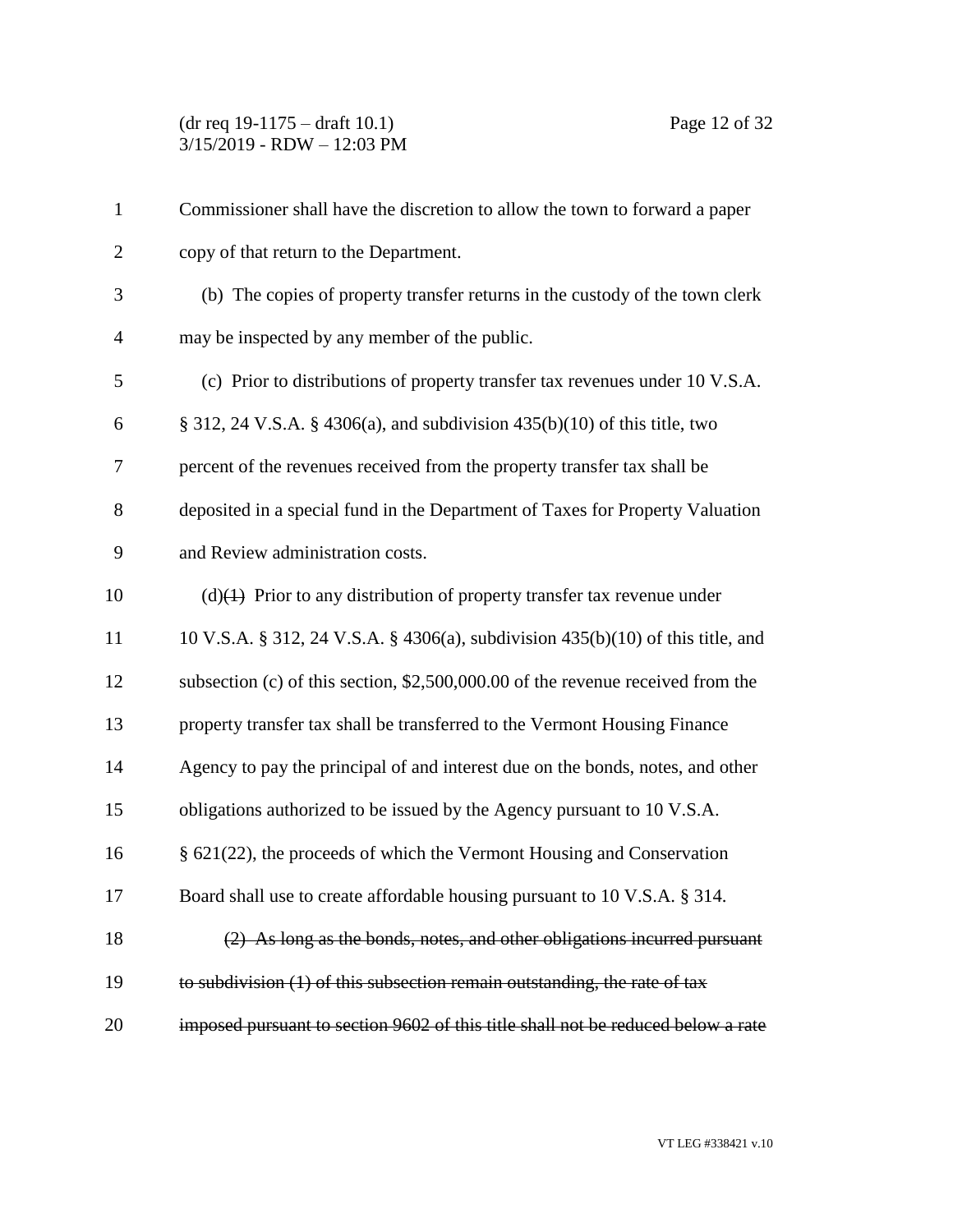(dr req 19-1175 – draft 10.1) Page 13 of 32 3/15/2019 - RDW – 12:03 PM

| $\mathbf{1}$   | estimated, at the time of any reduction, to generate annual revenues of at least    |
|----------------|-------------------------------------------------------------------------------------|
| $\overline{2}$ | \$12,000,000.00.                                                                    |
| 3              | (e) Prior to any distribution of property transfer tax revenue under                |
| $\overline{4}$ | 10 V.S.A. § 312, 24 V.S.A. § 4306(a), subdivision 435(b)(10) of this title, and     |
| 5              | subsection (c) of this section, \$4,000,000.00 of the revenue received from the     |
| 6              | property transfer tax shall be transferred to the Vermont Housing Finance           |
| $\tau$         | Agency to pay the principal of and interest due on the bonds, notes, and other      |
| 8              | obligations authorized to be issued by the Agency pursuant to 10 V.S.A.             |
| 9              | $\S$ 621(23), the proceeds of which the Vermont Housing and Conservation            |
| 10             | Board shall use to create housing pursuant to 10 V.S.A. § 315.                      |
| 11             | (f) Provided bonds, notes, and other obligations incurred pursuant to               |
| 12             | subsection (d) or (e) of this section, or both, remain outstanding, the rate of tax |
| 13             | imposed pursuant to section 9602 of this title shall not be reduced below a rate    |
| 14             | estimated, at the time of any reduction, to generate annual revenues of:            |
| 15             | $(1)$ at least \$30,000,000.00 while bonds, notes, and other obligations            |
| 16             | incurred pursuant to both subsections remain outstanding; and                       |
| 17             | $(2)$ at least \$18,000,000.00 while bonds, notes, and other obligations            |
| 18             | incurred pursuant to subsection (d) of this section have been satisfied but         |
| 19             | obligations under subsection (e) of this section remain outstanding.                |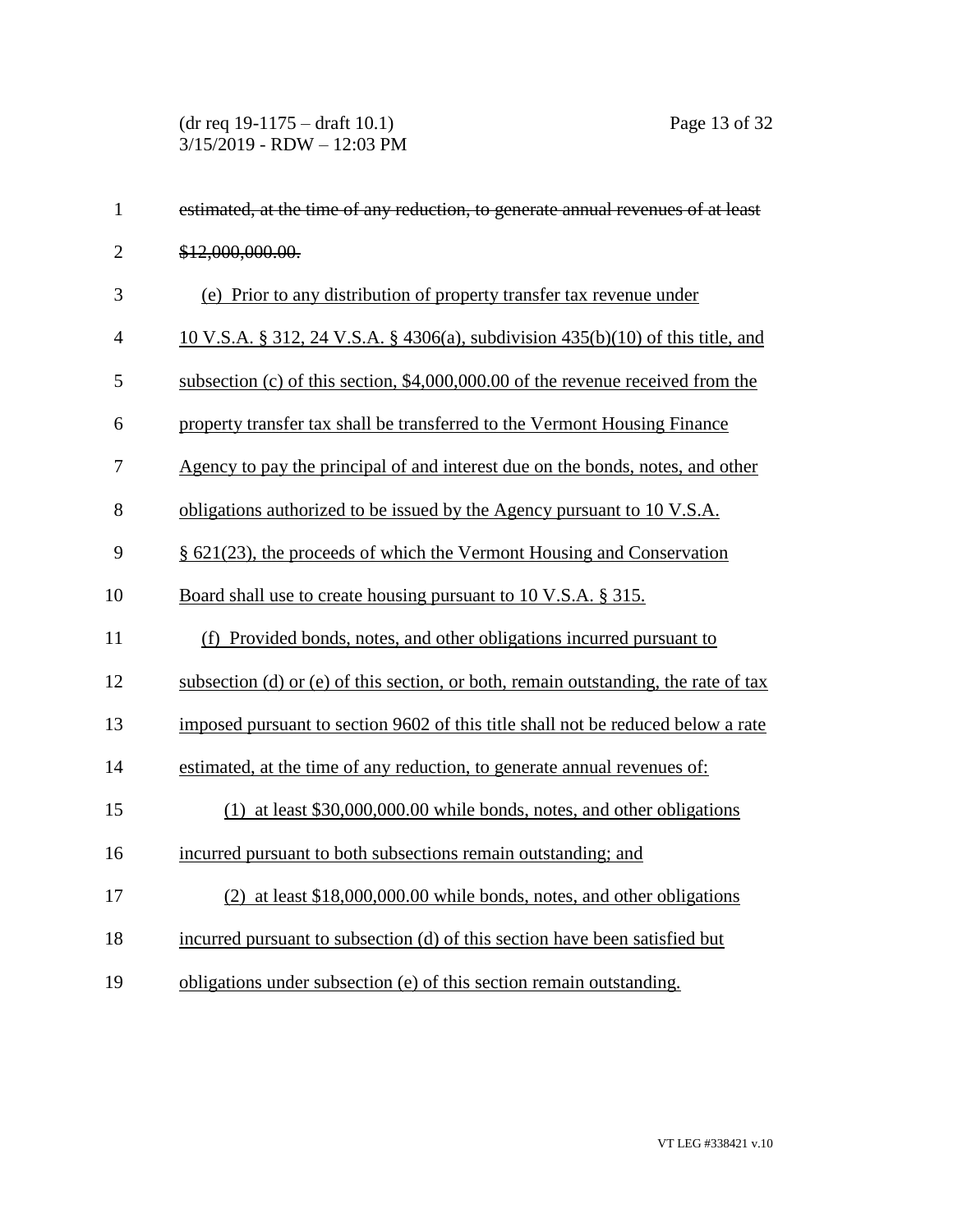| 1              | * * * Vermont Housing Finance Agency;                                           |
|----------------|---------------------------------------------------------------------------------|
| $\overline{2}$ | Authority to Issue Bonds for Affordable Housing ***                             |
| 3              | Sec. 12. 10 V.S.A. § 621 is amended to read:                                    |
| 4              | § 621. GENERAL POWERS AND DUTIES                                                |
| 5              | The Agency shall have all of the powers necessary and convenient to carry       |
| 6              | out and effectuate the purposes and provisions of this chapter, including       |
| 7              | without limitation those general powers provided a business corporation by      |
| 8              | 11A V.S.A. § 3.02 and those general powers provided a nonprofit corporation     |
| 9              | by 11B V.S.A. § 3.02 and including, without limiting the generality of the      |
| 10             | foregoing, the power to:                                                        |
| 11             | * * *                                                                           |
| 12             | (21) use funds received from real estate trust and escrow accounts              |
| 13             | established under 26 V.S.A. § 2214(c), IORTA funds, for down payment and        |
| 14             | closing cost assistance with priority given to persons and families at or below |
| 15             | 90 percent of median income and to persons and families purchasing              |
| 16             | perpetually affordable housing:                                                 |
| 17             | (22) issue bonds, notes, and other obligations secured by the property          |
| 18             | transfer tax revenues transferred to the Agency pursuant to 32 V.S.A.           |
| 19             | § 9610(d); and                                                                  |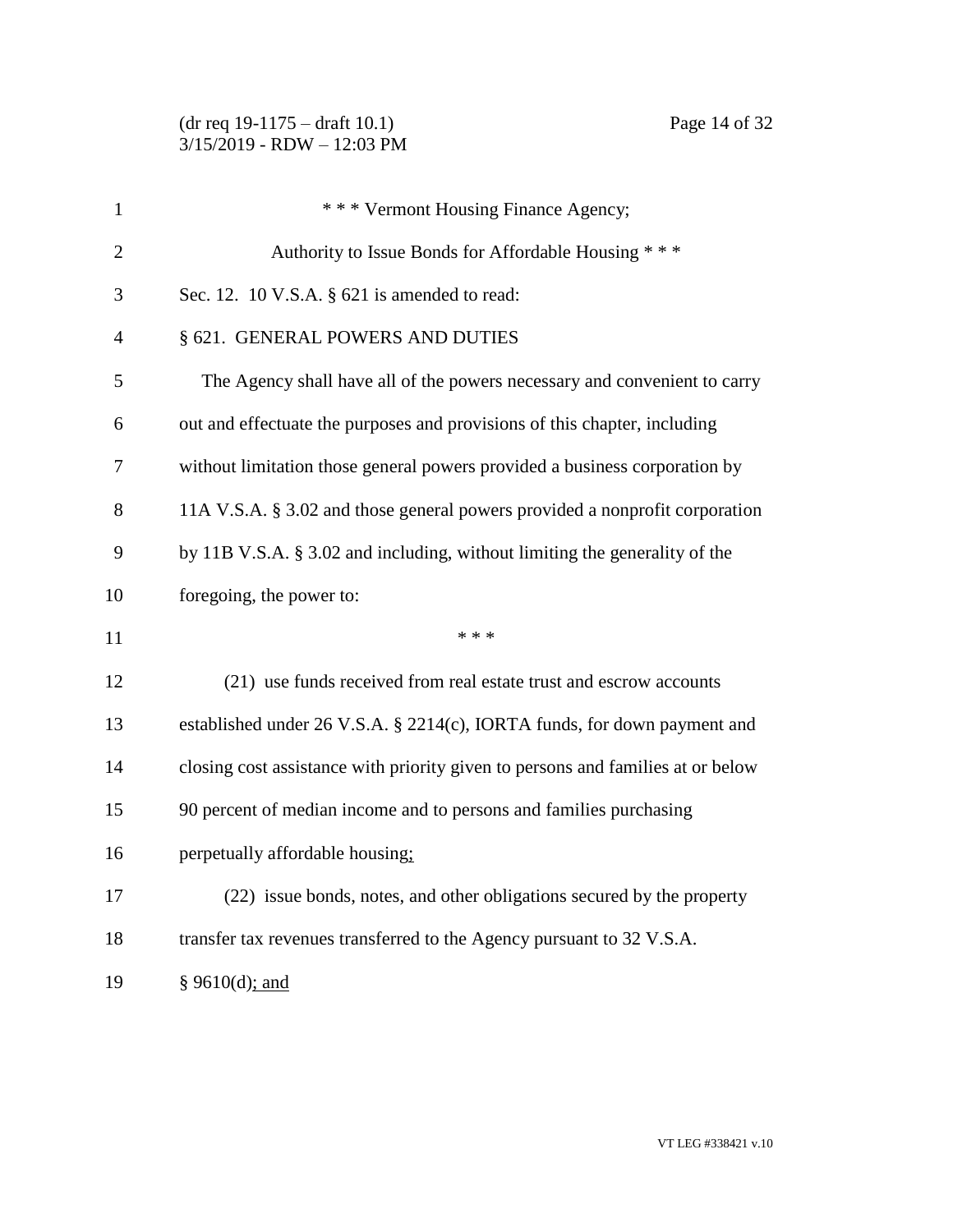# (dr req 19-1175 – draft 10.1) Page 15 of 32 3/15/2019 - RDW – 12:03 PM

| $\mathbf{1}$   | (23) issue bonds, notes, and other obligations secured by the property          |
|----------------|---------------------------------------------------------------------------------|
| $\overline{2}$ | transfer tax revenues transferred to the Agency pursuant to 32 V.S.A.           |
| 3              | § 9610(e).                                                                      |
| $\overline{4}$ | Sec. 13. 10 V.S.A. $\S$ 631(m) is added to read:                                |
| 5              | $(m)(1)$ The bonds, notes, and other obligations authorized to be issued        |
| 6              | pursuant to subdivision $621(23)$ of this title shall be secured by a pledge of |
| 7              | \$4,000,000.00 from the property transfer tax revenues to be transferred to the |
| 8              | Agency pursuant to 32 V.S.A. § 9610(e) and shall mature on or before June 30,   |
| 9              | 2040.                                                                           |
| 10             | (2) The Agency may issue the bonds, notes, and other obligations in one         |
| 11             | or more series at one time or from time to time, provided that the aggregate    |
| 12             | annual debt service on the bonds, notes, and other obligations shall not exceed |
| 13             | \$4,000,000.00 at any time.                                                     |
| 14             | (3) The Agency shall transfer the proceeds of the bonds, notes, and other       |
| 15             | obligations, less issuance fees and costs and required reserves, to the Vermont |
| 16             | Housing and Conservation Trust Fund established pursuant to section 312 of      |
| 17             | this title for use by the Vermont Housing and Conservation Board as provided    |
| 18             | in section 315 of this title.                                                   |
| 19             | (4) The Agency, the Vermont Housing and Conservation Board, and the             |
| 20             | State Treasurer may execute one or more agreements governing the terms and      |
| 21             | conditions under which the property transfer tax revenues that secure the       |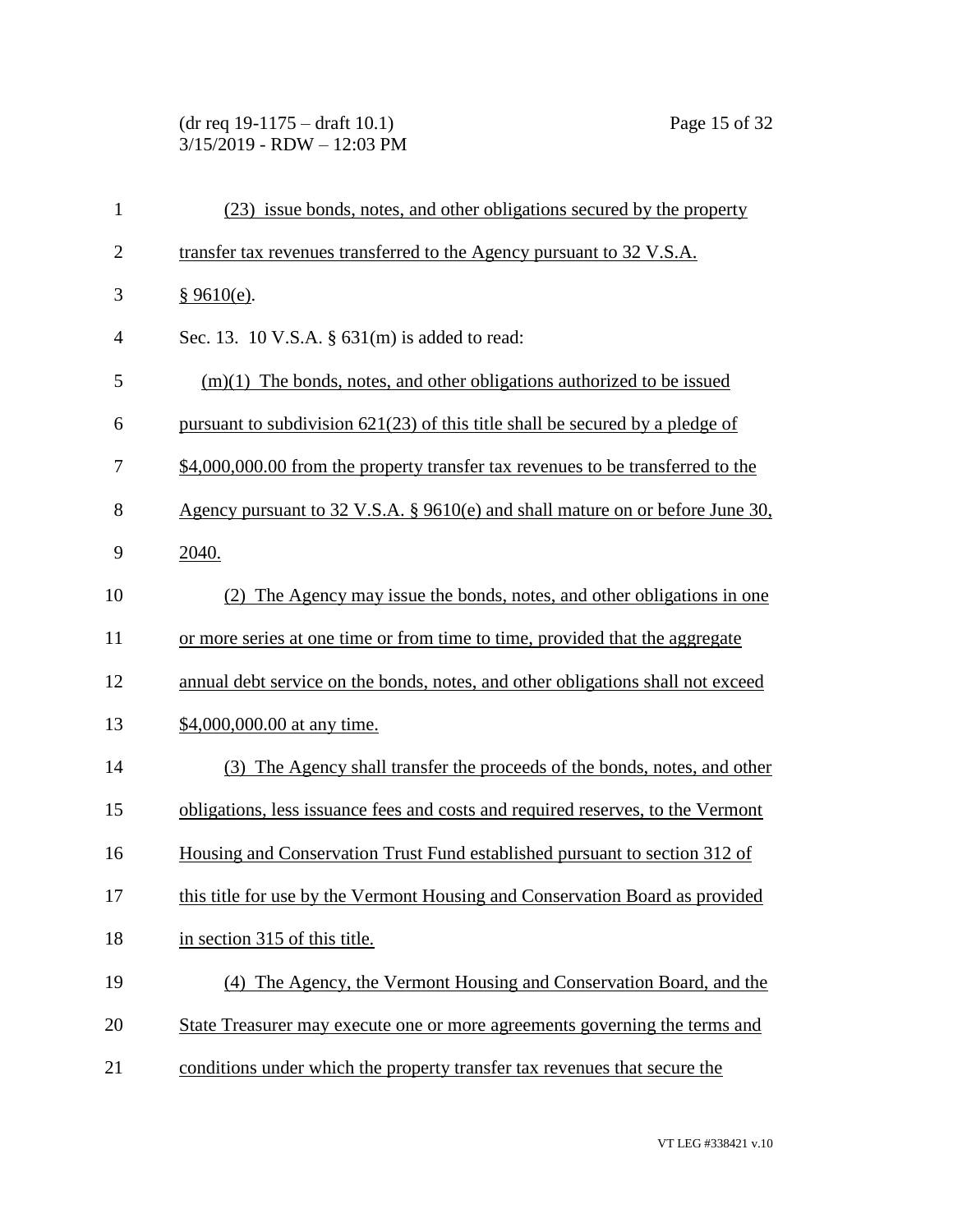(dr req 19-1175 – draft 10.1) Page 16 of 32 3/15/2019 - RDW – 12:03 PM

| $\mathbf{1}$   | bonds, notes, and obligations shall be transferred to the Agency, and any other |
|----------------|---------------------------------------------------------------------------------|
| $\overline{2}$ | issues they determine appropriate.                                              |
| 3              | *** Reserve Funding for Housing Bond ***                                        |
| 4              | Sec. 14. FY 2020 RESERVE FUNDING; HOUSING BOND; VERMONT                         |
| 5              | HOUSING AND CONSERVATION TRUST FUND                                             |
| 6              | In fiscal year 2020, the amount of \$4,000,000.00 in revenues generated         |
| 7              | from the property transfer tax and the revenues generated from the rooms tax    |
| 8              | on short-term rentals shall be transferred to the Vermont Housing and           |
| 9              | Conservation Trust Fund to reserve for future debt payments on the new          |
| 10             | housing bond authorized in Secs. 12 and 13 of this act.                         |
| 11             | *** Repeal of Housing Bond Provisions After Life of Bond ***                    |
| 12             | Sec. 15. REPEAL                                                                 |
| 13             | (a) The following are repealed on July 1, 2040:                                 |
| 14             | (1) 10 V.S.A. § 315 (Vermont Housing and Conservation Board;                    |
| 15             | housing bond and investments).                                                  |
| 16             | (2) 10 V.S.A. § 621(23) (Vermont Housing Finance Agency (VHFA)                  |
| 17             | authority to issue debt obligations).                                           |
| 18             | $(3)$ 10 V.S.A. § 631(m) (debt obligations issued by VHFA).                     |
| 19             | (4) 32 V.S.A. § 9610(e)–(f) (property transfer tax priority for housing         |
| 20             | debt repayment).                                                                |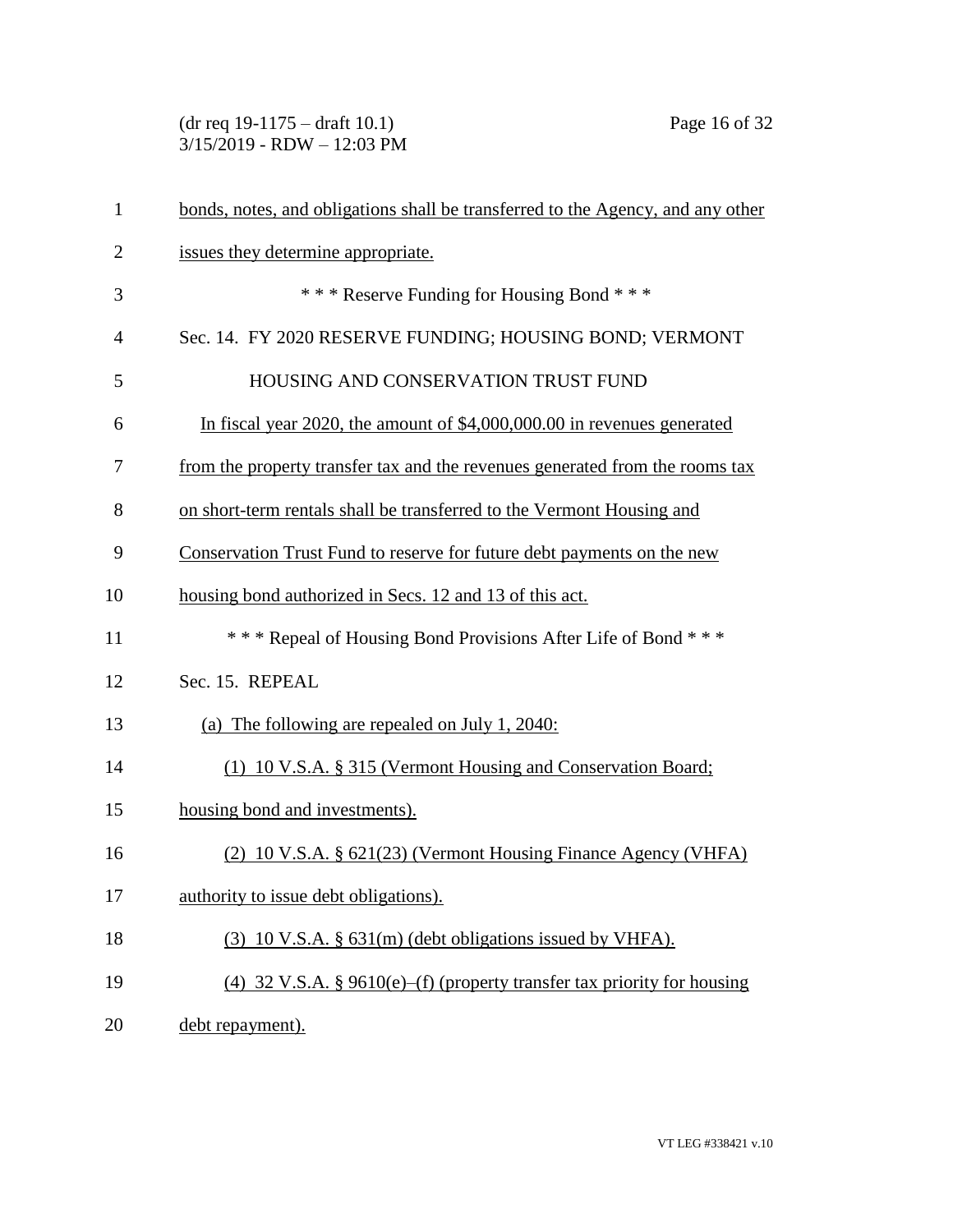| $\mathbf{1}$   | *** Housing Cost Study ***                                                      |
|----------------|---------------------------------------------------------------------------------|
| $\overline{2}$ | Sec. 16. AFFORDABLE RENTAL HOUSING; DEVELOPMENT COSTS;                          |
| 3              | <b>STUDY</b>                                                                    |
| $\overline{4}$ | (a) The Vermont Housing Finance Agency, in coordination with the                |
| 5              | Vermont Housing and Conservation Board and the Vermont Department of            |
| 6              | Housing and Community Development, shall engage a qualified independent         |
| 7              | third party to study and analyze affordable rental housing development costs in |
| 8              | Vermont for the purpose of identifying ways to reduce costs while maintaining   |
| 9              | housing quality. The study shall include an analysis the specific components    |
| 10             | of cost, a comparison to market rate rental housing, the impact of public       |
| 11             | policy, and draw from available state, regional, and national data sources to   |
| 12             | ensure findings are considered with geographical context.                       |
| 13             | (b) On or before January 15, 2020, the Vermont Housing Finance Agency           |
| 14             | shall submit a written copy of the study described in subsection (a) of this    |
| 15             | section to the House Committee on Housing, General, and Military Affairs and    |
| 16             | the Senate Committee on Economic Development, Housing and General               |
| 17             | Affairs.                                                                        |
| 18             | *** First-Time Home Buyer Down Payment Assistance Program ***                   |
| 19             | Sec. 17. 32 V.S.A. § 5930u is amended to read:                                  |
| 20             | § 5930u. TAX CREDIT FOR AFFORDABLE HOUSING                                      |
| 21             | (a) As used in this section:                                                    |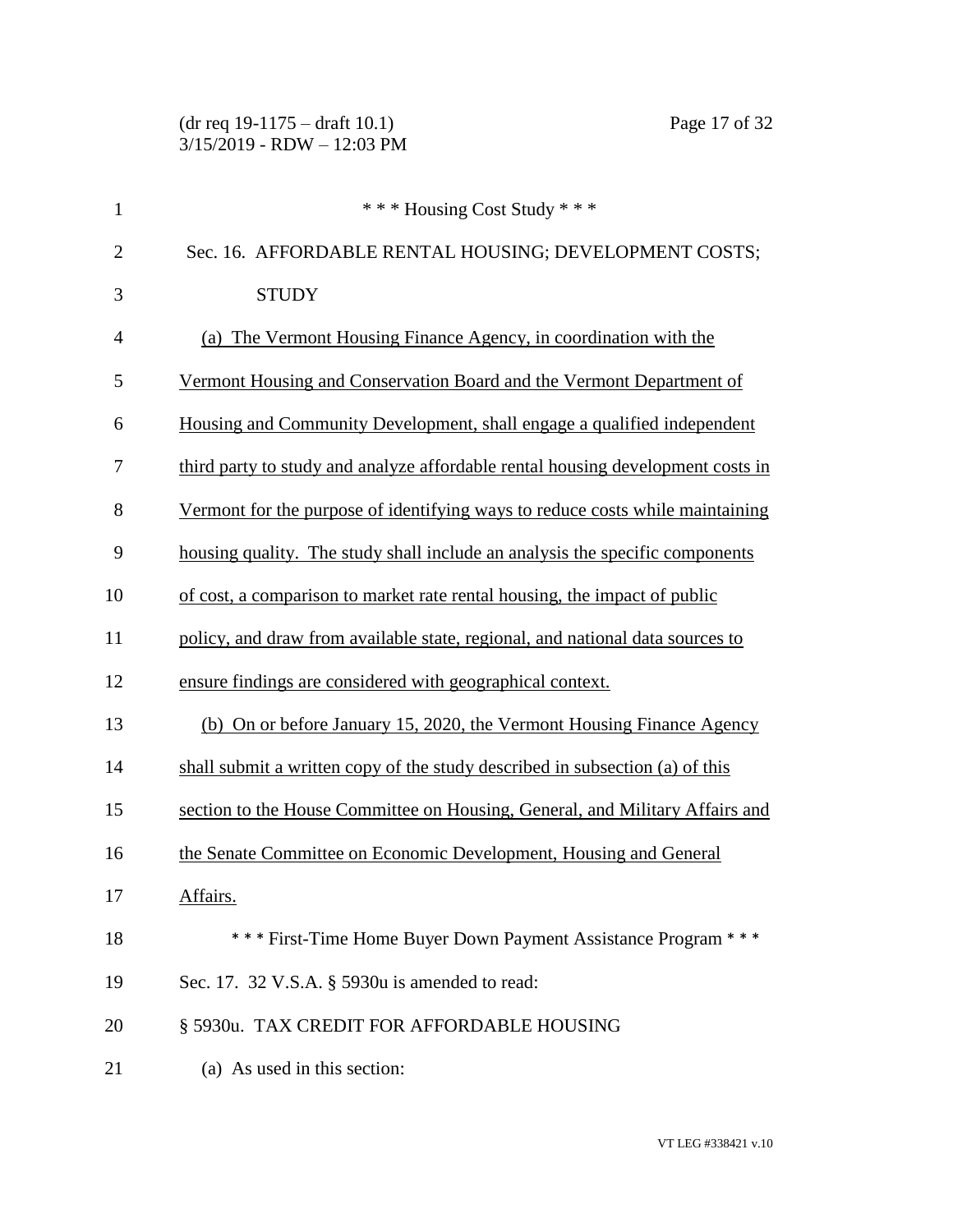| $\mathbf{1}$   | (1) "Affordable housing project" or "project" means:                             |
|----------------|----------------------------------------------------------------------------------|
| $\overline{2}$ | (A) a rental housing project identified in 26 U.S.C. $\S$ 42(g); or              |
| 3              | (B) owner-occupied housing identified in 26 U.S.C. $\S$ 143 (c)(1) or            |
| 4              | that qualifies under Vermont Housing Finance Agency criteria governing           |
| 5              | owner-occupied housing.                                                          |
| 6              | (2) "Affordable housing tax credits" means the tax credit provided by            |
| 7              | this subchapter.                                                                 |
| 8              | (3) "Allocating agency" or "Agency" means the Vermont Housing                    |
| 9              | Finance Agency.                                                                  |
| 10             | (4) "Committee" means the Joint Committee on Tax Credits consisting              |
| 11             | of five members: a representative from the Department of Housing and             |
| 12             | Community Affairs Development, the Vermont Housing and Conservation              |
| 13             | Board, the Vermont Housing Finance Agency, the Vermont State Housing             |
| 14             | Authority, and the Office of the Governor.                                       |
| 15             | (5) "Credit certificate" means a certificate issued by the allocating            |
| 16             | agency to a taxpayer that specifies the amount of affordable housing tax credits |
| 17             | that can be applied against the taxpayer's individual or corporate income tax,   |
| 18             | or franchise, captive insurance premium, or insurance premium tax liability as   |
| 19             | provided in this subchapter.                                                     |
| 20             | (6) "Eligible applicant" means any municipality, private sector                  |
| 21             | developer, State agency as defined in 10 V.S.A. § 6301a, the Vermont Housing     |
|                |                                                                                  |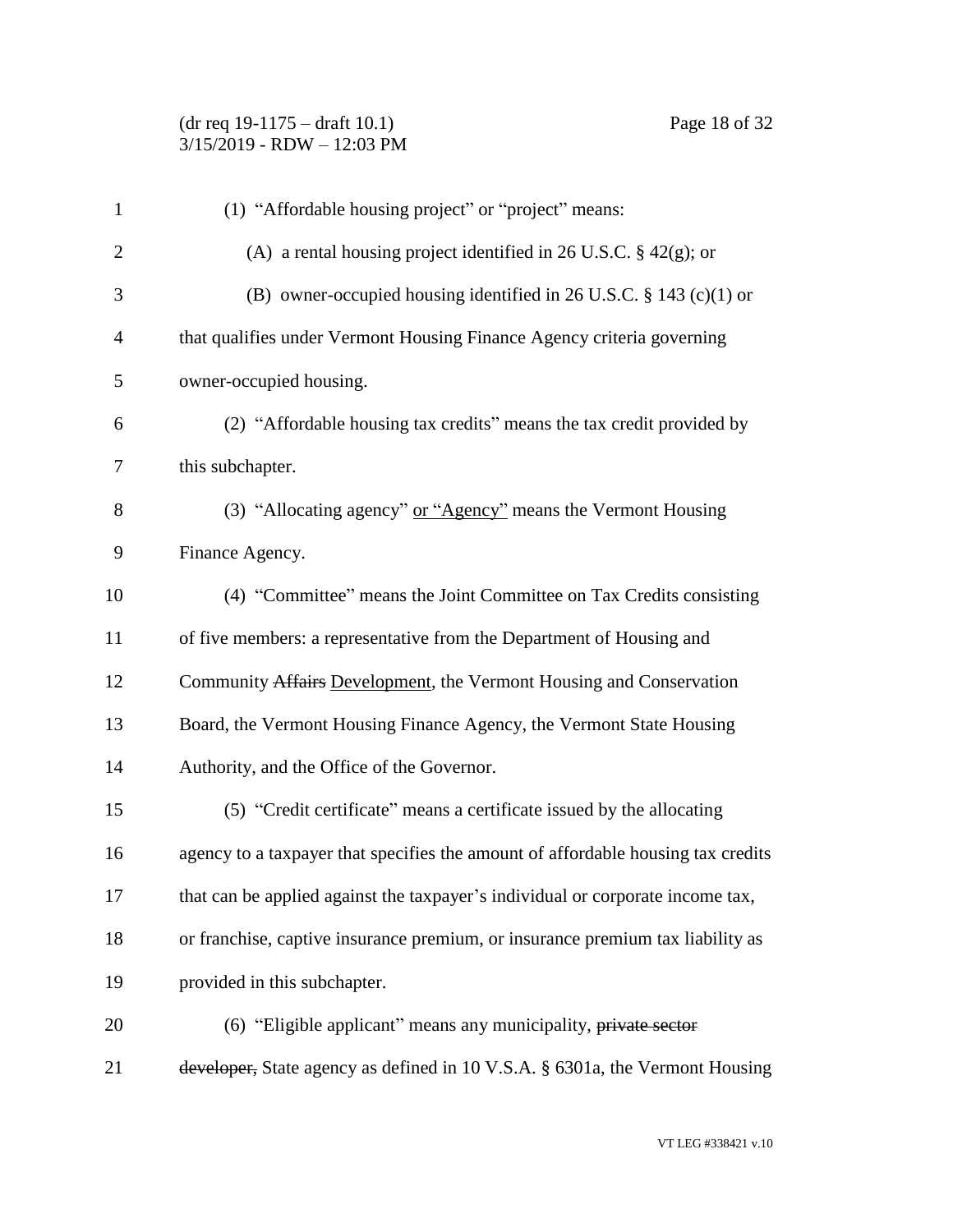(dr req 19-1175 – draft 10.1) Page 19 of 32 3/15/2019 - RDW – 12:03 PM

| $\mathbf{1}$   | Finance Agency, a for-profit organization, or a nonprofit organization         |
|----------------|--------------------------------------------------------------------------------|
| $\overline{2}$ | qualifying under 26 U.S.C. $\S$ 501(c)(3) or cooperative housing organization, |
| 3              | the purpose of which is to create and retain affordable housing for Vermonters |
| $\overline{4}$ | with lower income and which has in its bylaws a requirement that the housing   |
| 5              | the organization creates be maintained as affordable housing for Vermonters    |
| 6              | with lower income on a perpetual basis meeting the application requirements    |
| 7              | of the allocation plan.                                                        |
| 8              | (7) "Eligible cash contribution" means an amount of cash:                      |
| 9              | $(A)$ contributed to the owner, developer, or sponsor of an affordable         |
| 10             | housing project and determined by the allocating agency as eligible for        |
| 11             | affordable housing tax credits; or                                             |
| 12             | (B) paid to the Agency in connection with the purchase of affordable           |
| 13             | housing tax credits.                                                           |
| 14             | (8) "Section 42 credits" means tax credit provided by 26 U.S.C.                |
| 15             | §§ 38 and 42.                                                                  |
| 16             | (9) "Allocation plan" means the plan recommended by the Committee              |
| 17             | and approved by the Vermont Housing Finance Agency, which sets forth the       |
| 18             | eligibility requirements and process for selection of eligible rental housing  |
| 19             | projects to receive affordable housing tax credits and eligible owner-occupied |
| 20             | housing projects to receive loans or grants under this section. The allocation |
| 21             | plan shall include:                                                            |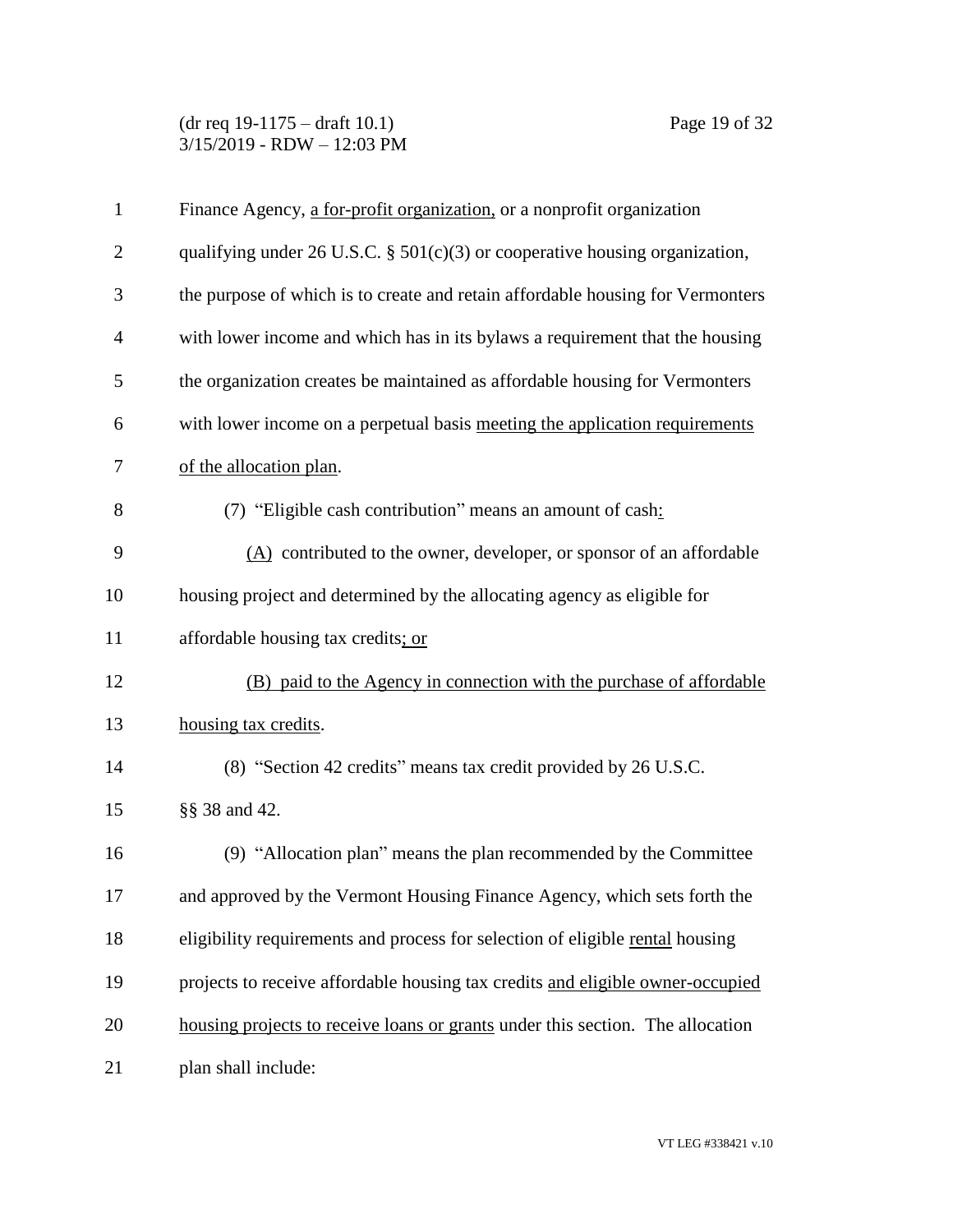## (dr req 19-1175 – draft 10.1) Page 20 of 32 3/15/2019 - RDW – 12:03 PM

| $\mathbf{1}$   | (A) requirements for creation and retention of affordable housing for             |
|----------------|-----------------------------------------------------------------------------------|
| $\overline{2}$ | persons with low income; and                                                      |
| 3              | (B) requirements to ensure that eligible rental housing is maintained             |
| $\overline{4}$ | as affordable by subsidy covenant, as defined in 27 V.S.A. § 610 on a             |
| 5              | perpetual basis and that eligible owner-occupied housing or program funds for     |
| 6              | owner-occupied housing remain as an affordable housing source for future          |
| 7              | owners or buyers, and meets all other requirements of the Vermont Housing         |
| 8              | Finance Agency related to affordable housing.                                     |
| 9              | (10) "Taxpayer" means a taxpayer who makes an eligible cash                       |
| 10             | contribution or the assignee or transferee of or successor to such taxpayer as    |
| 11             | determined by the Department of Taxes.                                            |
| 12             | (b) Eligible tax credit allocations.                                              |
| 13             | (1) Affordable housing credit allocation for rental housing.                      |
| 14             | (A) An eligible applicant may apply to the allocating agency for an               |
| 15             | allocation of affordable rental housing tax credits under this section related to |
| 16             | an affordable housing project authorized by the allocating agency under the       |
| 17             | allocation plan. In the case of a specific affordable rental housing project,     |
| 18             | the eligible applicant shall also be the owner or a person having the right to    |
| 19             | acquire ownership of the building and shall apply prior to placement of the       |
| 20             | affordable housing project in service. In the case of owner-occupied housing      |
| 21             | units, the applicant shall ensure that the allocated housing or program funds     |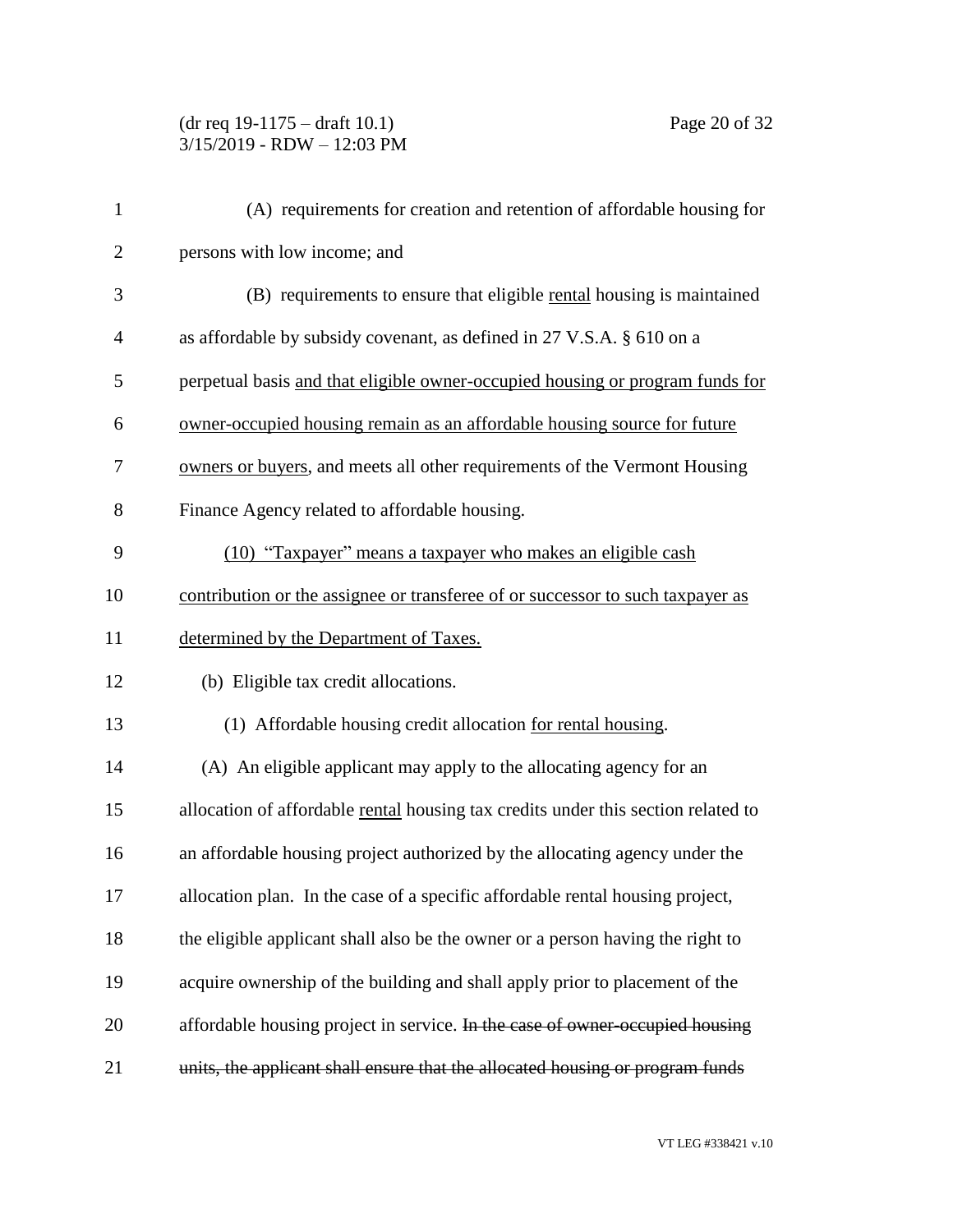(dr req 19-1175 – draft 10.1) Page 21 of 32 3/15/2019 - RDW – 12:03 PM

| $\mathbf{1}$   | remain as an affordable housing resource for future owners. The allocating       |
|----------------|----------------------------------------------------------------------------------|
| $\overline{2}$ | agency shall issue a letter of approval if it finds that the applicant meets the |
| 3              | priorities, criteria, and other provisions of subdivision (B) of this            |
| $\overline{4}$ | subdivision $(b)(1)$ The burden of proof shall be on the applicant.              |
| 5              | (B) Upon receipt of a completed application, the allocating agency               |
| 6              | shall award an allocation of affordable housing tax credits with respect to a    |
| 7              | project to an applicant, provided the applicant demonstrates to the satisfaction |
| 8              | of the allocating agency all of the following:                                   |
| 9              | (i) The owner of the project has received from the allocating                    |
| 10             | agency a binding commitment for, a reservation or allocation of, or an out-of-   |
| 11             | cap determination letter for, Section 42 credits, or meets the requirements of   |
| 12             | the allocation plan for development or financing of units to be owner-occupied.  |
| 13             | (ii) The project has received community support.                                 |
| 14             | (2) Affordable housing credit allocation for loans or grants for owner-          |
| 15             | occupied housing.                                                                |
| 16             | (A) The Vermont Housing Finance Agency shall have the authority                  |
| 17             | to allocate affordable housing tax credits to provide funds to make loans or     |
| 18             | grants to eligible applicants for affordable owner-occupied housing. An          |
| 19             | eligible applicant may apply to the allocating agency for a loan or grant under  |
| 20             | this section related to an affordable owner-occupied housing project authorized  |
| 21             | by the allocating agency under the allocation plan. In the case of a specific    |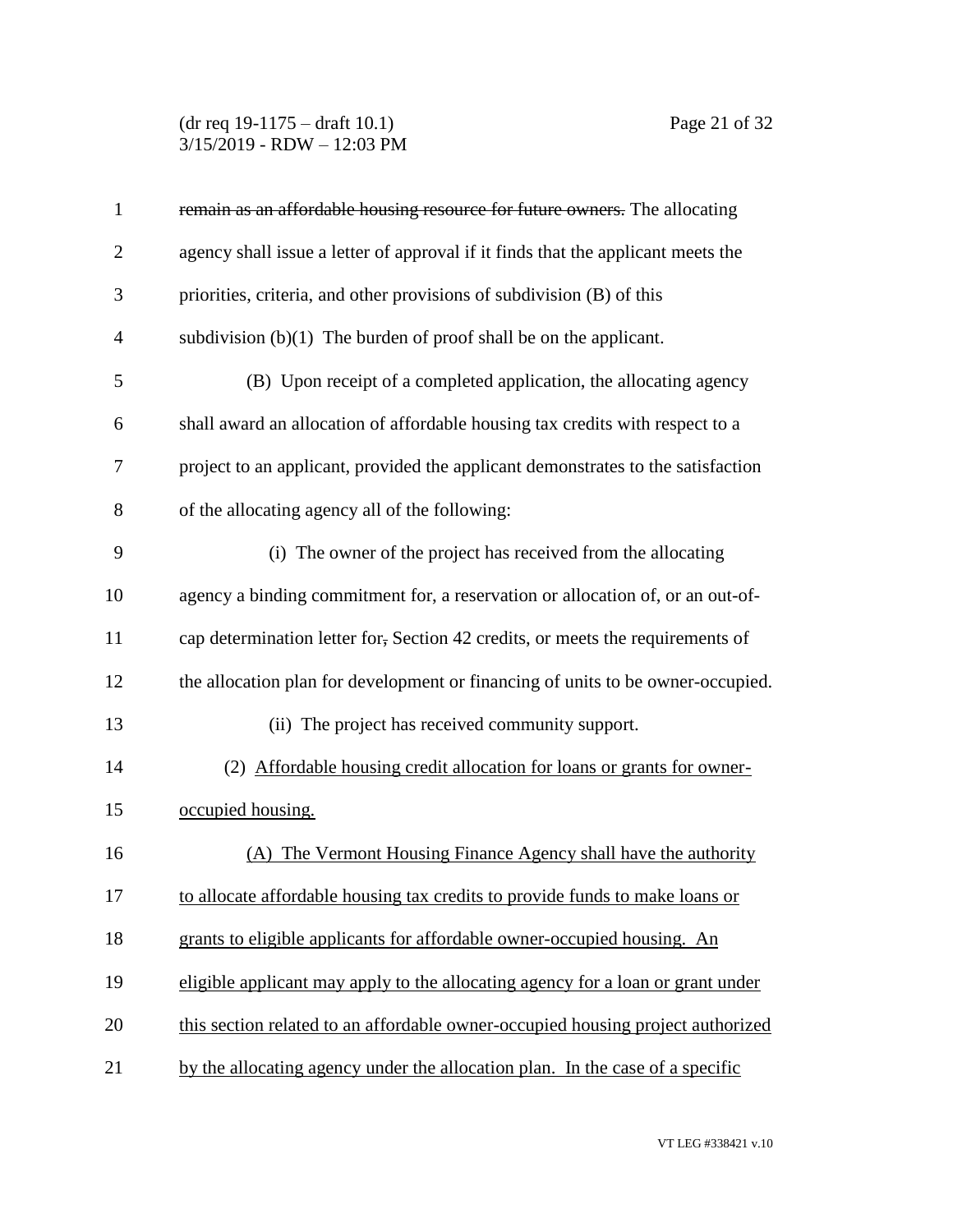(dr req 19-1175 – draft 10.1) Page 22 of 32 3/15/2019 - RDW – 12:03 PM

| $\mathbf{1}$   | affordable owner-occupied housing project, the eligible applicants shall also be |
|----------------|----------------------------------------------------------------------------------|
| $\overline{2}$ | the owner or a person having the right to acquire ownership of the unit and      |
| 3              | shall apply prior to sale of the unit to the homeowner.                          |
| $\overline{4}$ | (B) The Agency shall require that the loan or grant recipient use such           |
| 5              | funds to maintain the unit as an affordable owner-occupied unit or as an         |
| 6              | affordable housing source for future owners or buyers.                           |
| 7              | (C) The Agency shall use the proceeds of loans or grants made under              |
| 8              | subdivision $(b)(2)(A)$ of this section for future loans or grants to eligible   |
| 9              | applicants for affordable owner-occupied housing projects.                       |
| 10             | (D) The Agency may assign its rights under any loan or grant made                |
| 11             | under subdivision $(b)(2)(A)$ of this section to the Vermont Housing and         |
| 12             | Conservation Board or any State agency or nonprofit organization qualifying      |
| 13             | under 26 U.S.C. $\S$ 501(c)(3) provided such assignee acknowledges and agrees    |
| 14             | to comply with the provisions of subdivision $(b)(2)$ of this section.           |
| 15             | (3) Down Payment Assistance Program.                                             |
| 16             | (A) The Vermont Housing Finance Agency shall have the authority                  |
| 17             | to allocate affordable housing tax credits to finance down payment assistance    |
| 18             | loans that meet the following requirements:                                      |
| 19             | (i) the loan is made in connection with a mortgage through an                    |
| 20             | Agency program;                                                                  |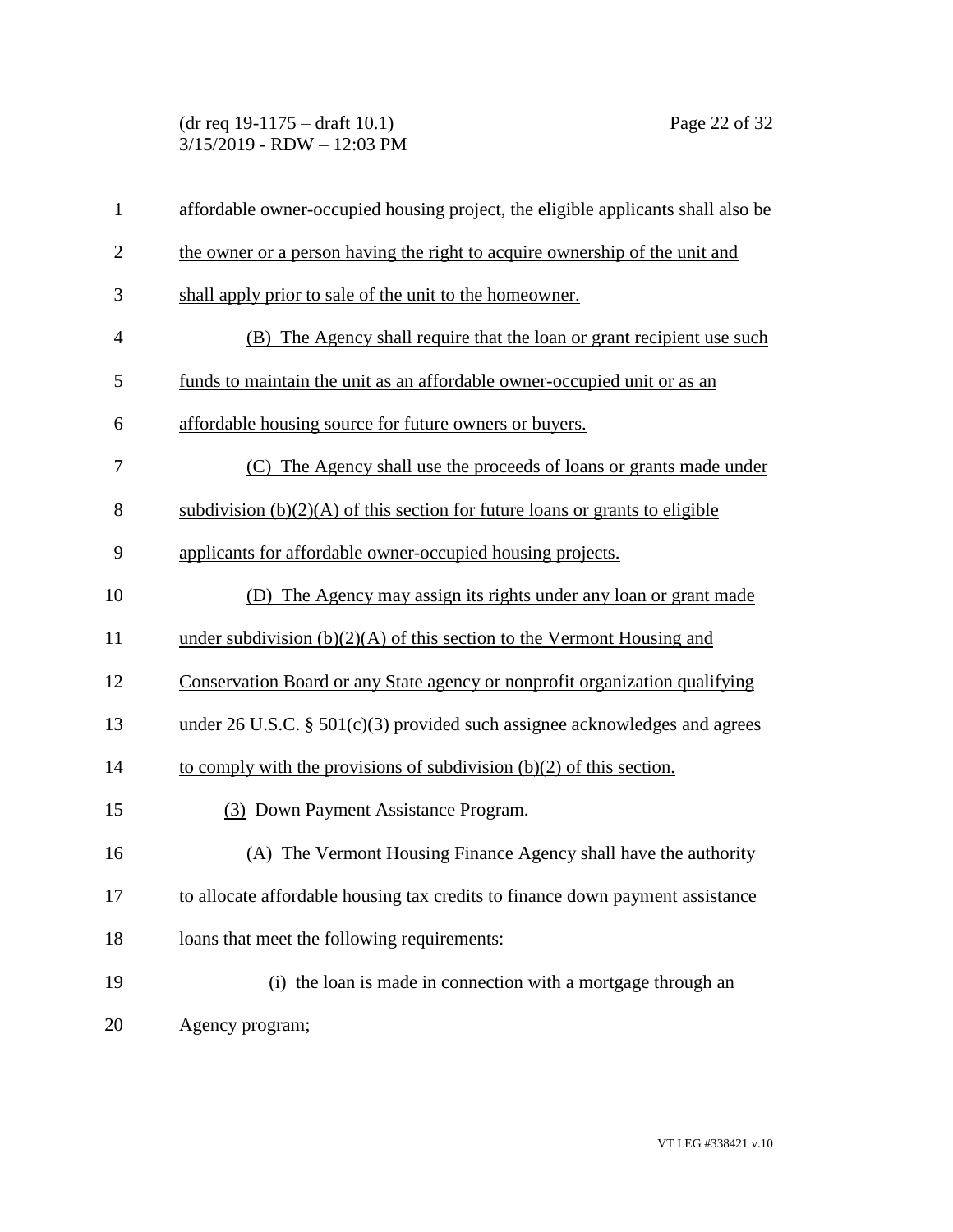## (dr req 19-1175 – draft 10.1) Page 23 of 32 3/15/2019 - RDW – 12:03 PM

| $\mathbf{1}$   | (ii) the borrower is a first-time homebuyer home buyer of an                       |
|----------------|------------------------------------------------------------------------------------|
| $\overline{2}$ | owner-occupied primary residence; and                                              |
| 3              | (iii) the borrower uses the loan for the borrower's down payment                   |
| $\overline{4}$ | or closing costs, or both.                                                         |
| 5              | (B) The Agency shall require the borrower to repay the loan upon the               |
| 6              | transfer or refinance of the residence.                                            |
| 7              | (C) The Agency shall use the proceeds of loans made under the                      |
| 8              | Program for future down payment assistance.                                        |
| 9              | (c) Amount of credit. A taxpayer who makes an eligible cash contribution           |
| 10             | shall be entitled to claim against the taxpayer's individual income, corporate,    |
| 11             | franchise, captive insurance premium, or insurance premium tax liability a         |
| 12             | credit in an amount specified on the taxpayer's credit certificate. The first-year |
| 13             | allocation of a credit amount to a taxpayer shall also be deemed an allocation     |
| 14             | of the same amount in each of the following four years.                            |
| 15             | (d) Availability of credit. The amount of affordable housing tax credit            |
| 16             | allocated with respect to a project set forth on the taxpayer's credit certificate |
| 17             | shall be available to the taxpayer every year for five consecutive tax years,      |
| 18             | beginning with the tax year in which the eligible cash contribution is made.       |
| 19             | Total tax credits available to the taxpayer shall be the amount of the first-year  |
| 20             | allocation plus the succeeding four years' deemed allocations.                     |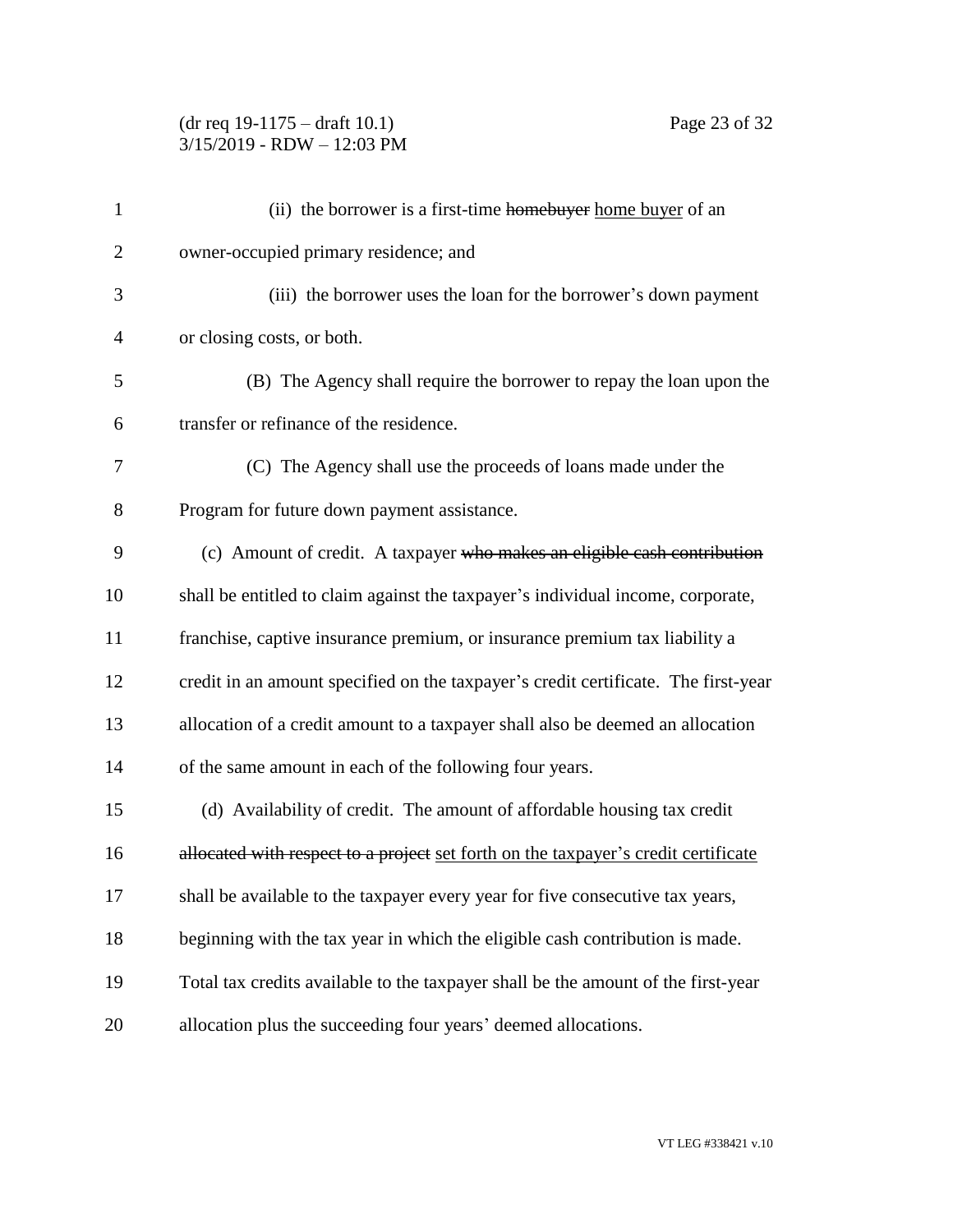### (dr req 19-1175 – draft 10.1) Page 24 of 32 3/15/2019 - RDW – 12:03 PM

| $\mathbf{1}$   | (e) Claim for credit. A taxpayer claiming affordable housing tax credits            |
|----------------|-------------------------------------------------------------------------------------|
| $\overline{2}$ | shall submit with each return on which such credit is claimed a copy of the         |
| 3              | allocating agency's credit allocation to the affordable housing project and the     |
| $\overline{4}$ | taxpayer's credit certificate and with respect to credits issued under              |
| 5              | subdivision $(b)(1)$ , a copy of the allocating agency's credit allocation to the   |
| 6              | affordable housing project. Any unused affordable housing tax credit may be         |
| 7              | carried forward to reduce the taxpayer's tax liability for no more than             |
| 8              | 14 succeeding tax years, following the first year the affordable housing tax        |
| 9              | credit is allowed.                                                                  |
| 10             | (f) [Repealed.]                                                                     |
| 11             | $(g)(1)$ In any fiscal year, the allocating agency may award up to:                 |
| 12             | (A) \$400,000.00 in total first-year credit allocations to all applicants           |
| 13             | for rental housing projects, for an aggregate limit of \$2,000,000.00 over any      |
| 14             | given five-year period that credits are available under this subdivision (A);       |
| 15             | * * *                                                                               |
| 16             | (2) In any fiscal year, total first-year credit allocations under subdivision       |
| 17             | (1) of this subsection plus succeeding-year deemed allocations shall not exceed     |
| 18             | \$3,500,000.00 If the full amount of first-year credits authorized by an award      |
| 19             | are not allocated to a taxpayer, the Agency may reclaim the amount not              |
| 20             | allocated and re-award such allocations to other applicants, and such re-awards     |
| 21             | shall not be subject to the limits set forth in subdivision (1) of this subsection. |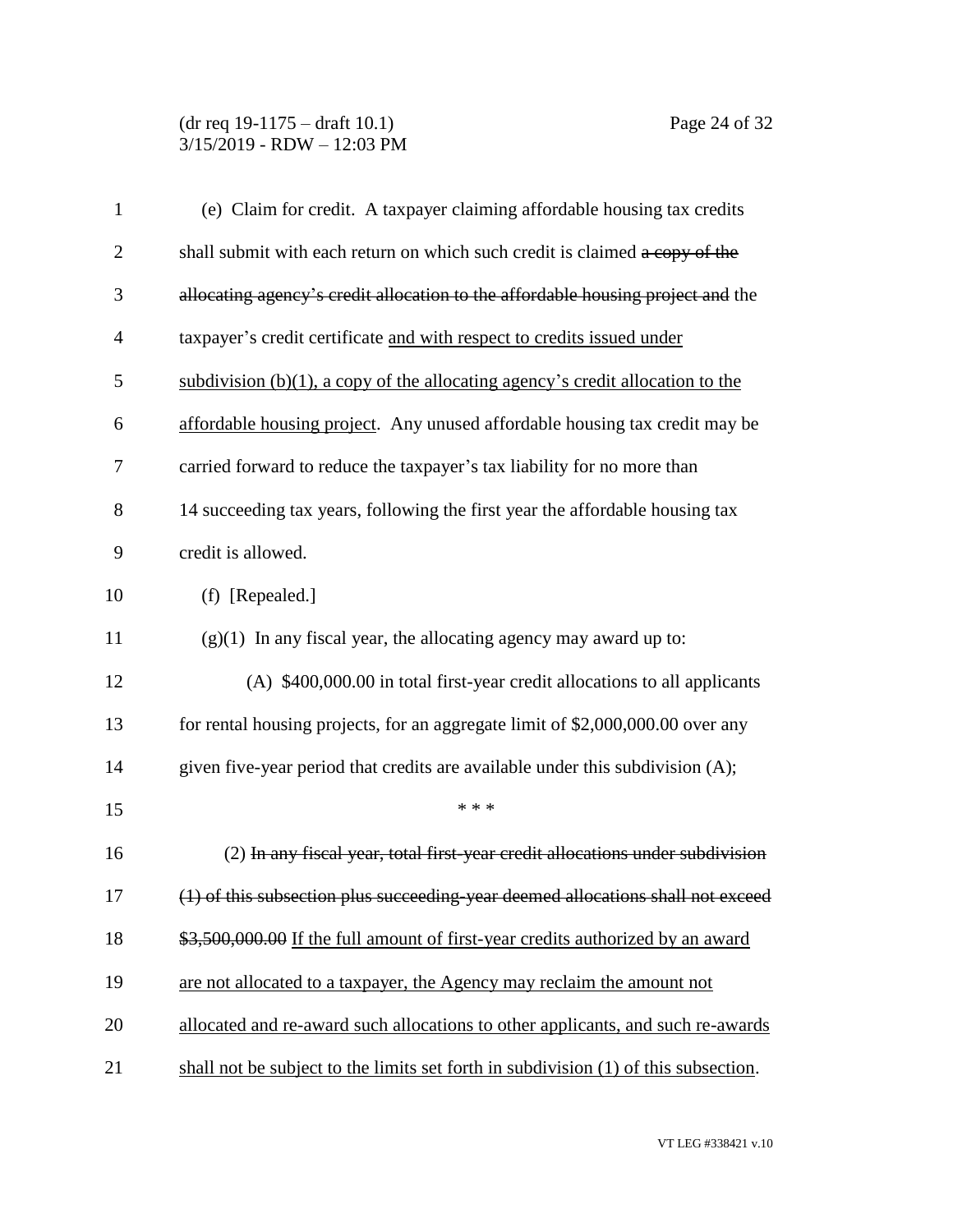## (dr req 19-1175 – draft 10.1) Page 25 of 32 3/15/2019 - RDW – 12:03 PM

| agency may award up to \$125,000.00 in total first-year credit allocations for<br>loans through the Down Payment Assistance Program created in<br>(2) In any fiscal year, total first year credit allocations under<br>subdivision (1) of this subsection plus succeeding-year deemed allocations<br>shall not exceed \$625,000.00 2020 through fiscal year 2026, the allocating<br>agency may award up to \$250,000.00 in total first-year credit allocations for<br>loans through the Down Payment Assistance Program created in subdivision<br>*** Downtown Tax Credit Program ***<br>Sec. 18. 32 V.S.A. chapter 151, subchapter 11J is amended to read: |
|-------------------------------------------------------------------------------------------------------------------------------------------------------------------------------------------------------------------------------------------------------------------------------------------------------------------------------------------------------------------------------------------------------------------------------------------------------------------------------------------------------------------------------------------------------------------------------------------------------------------------------------------------------------|
|                                                                                                                                                                                                                                                                                                                                                                                                                                                                                                                                                                                                                                                             |
|                                                                                                                                                                                                                                                                                                                                                                                                                                                                                                                                                                                                                                                             |
|                                                                                                                                                                                                                                                                                                                                                                                                                                                                                                                                                                                                                                                             |
|                                                                                                                                                                                                                                                                                                                                                                                                                                                                                                                                                                                                                                                             |
|                                                                                                                                                                                                                                                                                                                                                                                                                                                                                                                                                                                                                                                             |
|                                                                                                                                                                                                                                                                                                                                                                                                                                                                                                                                                                                                                                                             |
|                                                                                                                                                                                                                                                                                                                                                                                                                                                                                                                                                                                                                                                             |
|                                                                                                                                                                                                                                                                                                                                                                                                                                                                                                                                                                                                                                                             |
|                                                                                                                                                                                                                                                                                                                                                                                                                                                                                                                                                                                                                                                             |
|                                                                                                                                                                                                                                                                                                                                                                                                                                                                                                                                                                                                                                                             |
|                                                                                                                                                                                                                                                                                                                                                                                                                                                                                                                                                                                                                                                             |
| Subchapter 11J: Vermont Downtown and Village Center Tax Credit Program                                                                                                                                                                                                                                                                                                                                                                                                                                                                                                                                                                                      |
|                                                                                                                                                                                                                                                                                                                                                                                                                                                                                                                                                                                                                                                             |
|                                                                                                                                                                                                                                                                                                                                                                                                                                                                                                                                                                                                                                                             |
| (1) "Qualified applicant" means an owner or lessee of a qualified                                                                                                                                                                                                                                                                                                                                                                                                                                                                                                                                                                                           |
| building involving a qualified project, but does not include a religious entity                                                                                                                                                                                                                                                                                                                                                                                                                                                                                                                                                                             |
| operating with a primarily religious purpose; a State or federal agency or a                                                                                                                                                                                                                                                                                                                                                                                                                                                                                                                                                                                |
| political subdivision of either; or an instrumentality of the United States.                                                                                                                                                                                                                                                                                                                                                                                                                                                                                                                                                                                |
| (2) "Qualified building" means a building built prior to $1983$ at least 30                                                                                                                                                                                                                                                                                                                                                                                                                                                                                                                                                                                 |
|                                                                                                                                                                                                                                                                                                                                                                                                                                                                                                                                                                                                                                                             |
|                                                                                                                                                                                                                                                                                                                                                                                                                                                                                                                                                                                                                                                             |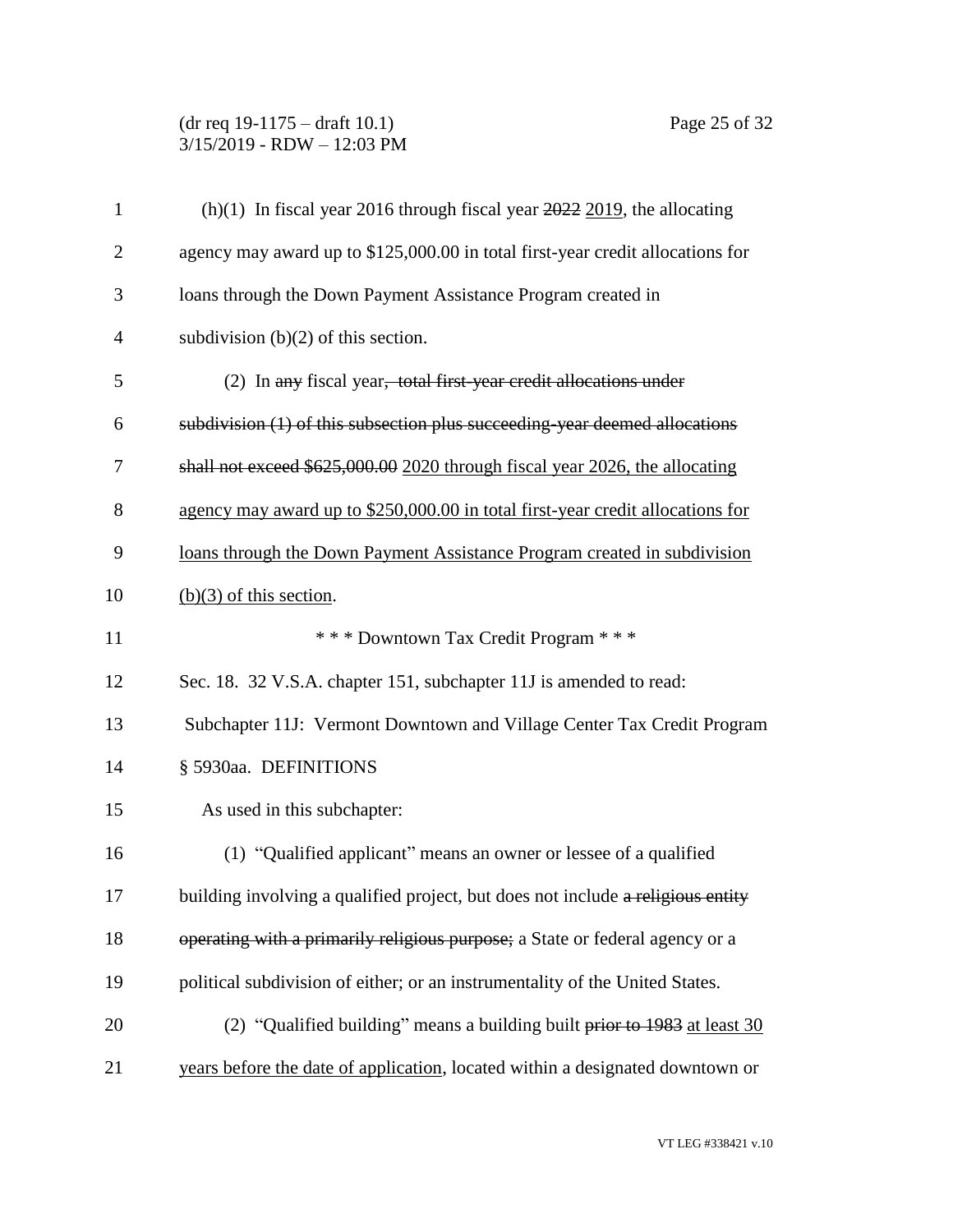### (dr req 19-1175 – draft 10.1) Page 26 of 32 3/15/2019 - RDW – 12:03 PM

| $\mathbf{1}$   | village center, which upon completion of the project supported by the tax       |
|----------------|---------------------------------------------------------------------------------|
| $\overline{2}$ | credit will be an income-producing building not used solely as a single-family  |
| 3              | residence. Churches and other buildings owned by religious organization may     |
| $\overline{4}$ | be Qualified Buildings, but in no event shall tax credits be used for religious |
| 5              | worship.                                                                        |
| 6              | (3) "Qualified code or technology improvement project" means a                  |
| 7              | project:                                                                        |
| 8              | $(A)(i)$ to install or improve platform lifts suitable for transporting         |
| 9              | personal mobility devices, limited use/limited application limited-use or       |
| 10             | limited-application elevators, elevators, sprinkler systems, and capital        |
| 11             | improvements in a qualified building, and the installations or improvements     |
| 12             | are required to bring the building into compliance with the statutory           |
| 13             | requirements and rules regarding fire prevention, life safety, and electrical,  |
| 14             | plumbing, and accessibility codes as determined by the Department of Public     |
| 15             | Safety; or                                                                      |
| 16             | (ii) to install or improve data or network wiring, or heating,                  |
| 17             | ventilating, or cooling systems reasonably related to data or network           |
| 18             | installations or improvements, in a qualified building, provided that a         |
| 19             | professional engineer licensed under 26 V.S.A. chapter 20 certifies as to the   |
| 20             | fact and cost of the installation or improvement;                               |
| 21             | * * *                                                                           |

VT LEG #338421 v.10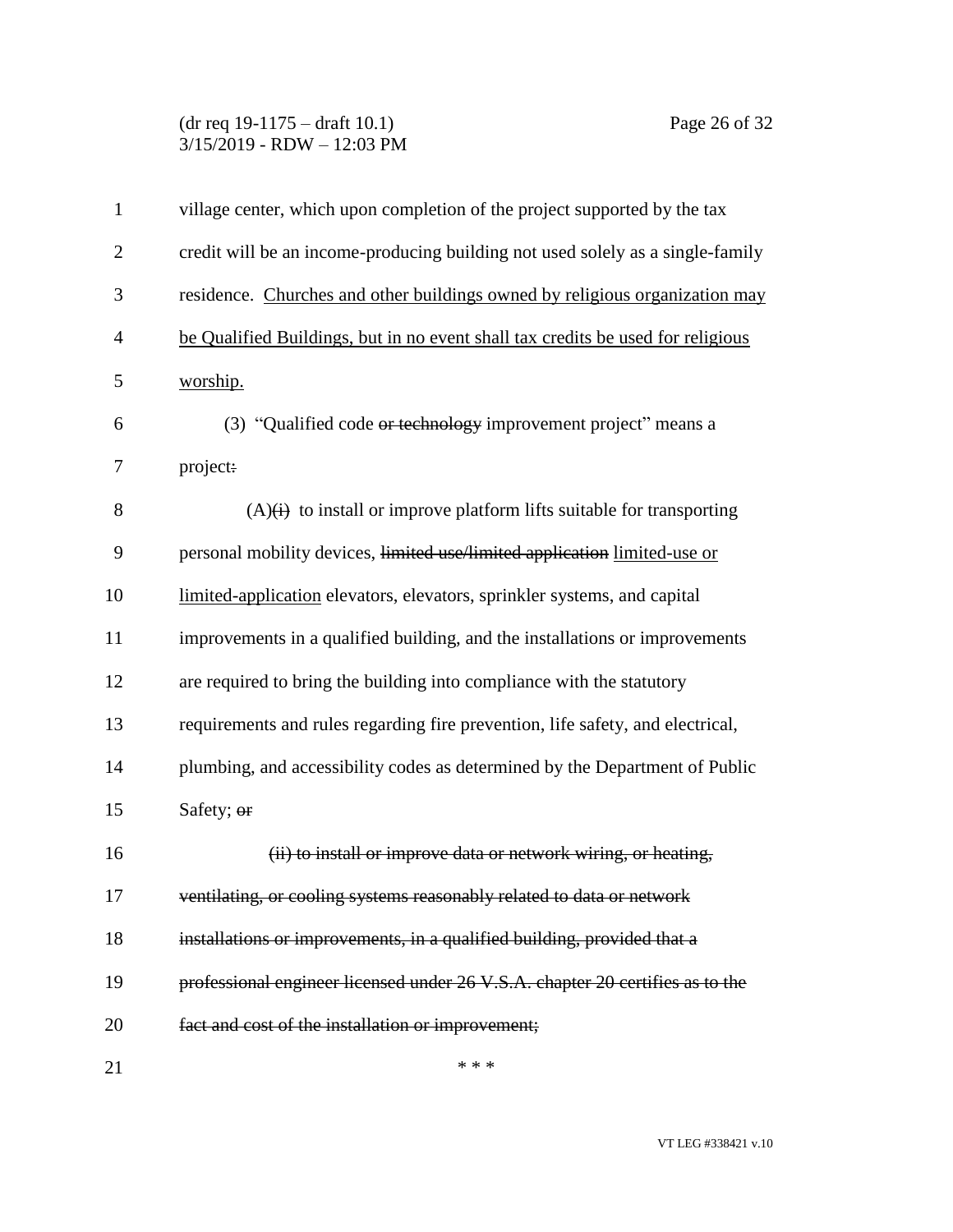## (dr req 19-1175 – draft 10.1) Page 27 of 32 3/15/2019 - RDW – 12:03 PM

| $\mathbf{1}$   | (7) "Qualified project" means a qualified code or technology                       |
|----------------|------------------------------------------------------------------------------------|
| $\overline{2}$ | improvement, qualified façade improvement, qualified technology                    |
| 3              | infrastructure project, or qualified historic rehabilitation project as defined by |
| $\overline{4}$ | this subchapter.                                                                   |
| 5              | (8) "State Board" means the Vermont Downtown Development Board                     |
| 6              | established pursuant to 24 V.S.A. chapter 76A.                                     |
| 7              | * * *                                                                              |
| 8              | § 5930cc. DOWNTOWN AND VILLAGE CENTER PROGRAM TAX                                  |
| 9              | <b>CREDITS</b>                                                                     |
| 10             | (a) Historic rehabilitation tax credit. The qualified applicant of a qualified     |
| 11             | historic rehabilitation project shall be entitled, upon the approval of the State  |
| 12             | Board, to claim against the taxpayer's State individual income tax, corporate      |
| 13             | income tax, or bank franchise or insurance premiums tax liability a credit of      |
| 14             | 10 percent of qualified rehabilitation expenditures as defined in the Internal     |
| 15             | Revenue Code, 26 U.S.C. § 47(c), properly chargeable to the federally certified    |
| 16             | rehabilitation.                                                                    |
| 17             | (b) Façade improvement tax credit. The qualified applicant of a qualified          |
| 18             | façade improvement project shall be entitled, upon the approval of the State       |
| 19             | Board, to claim against the taxpayer's State individual income tax, State          |
| 20             | corporate income tax, or bank franchise or insurance premiums tax liability a      |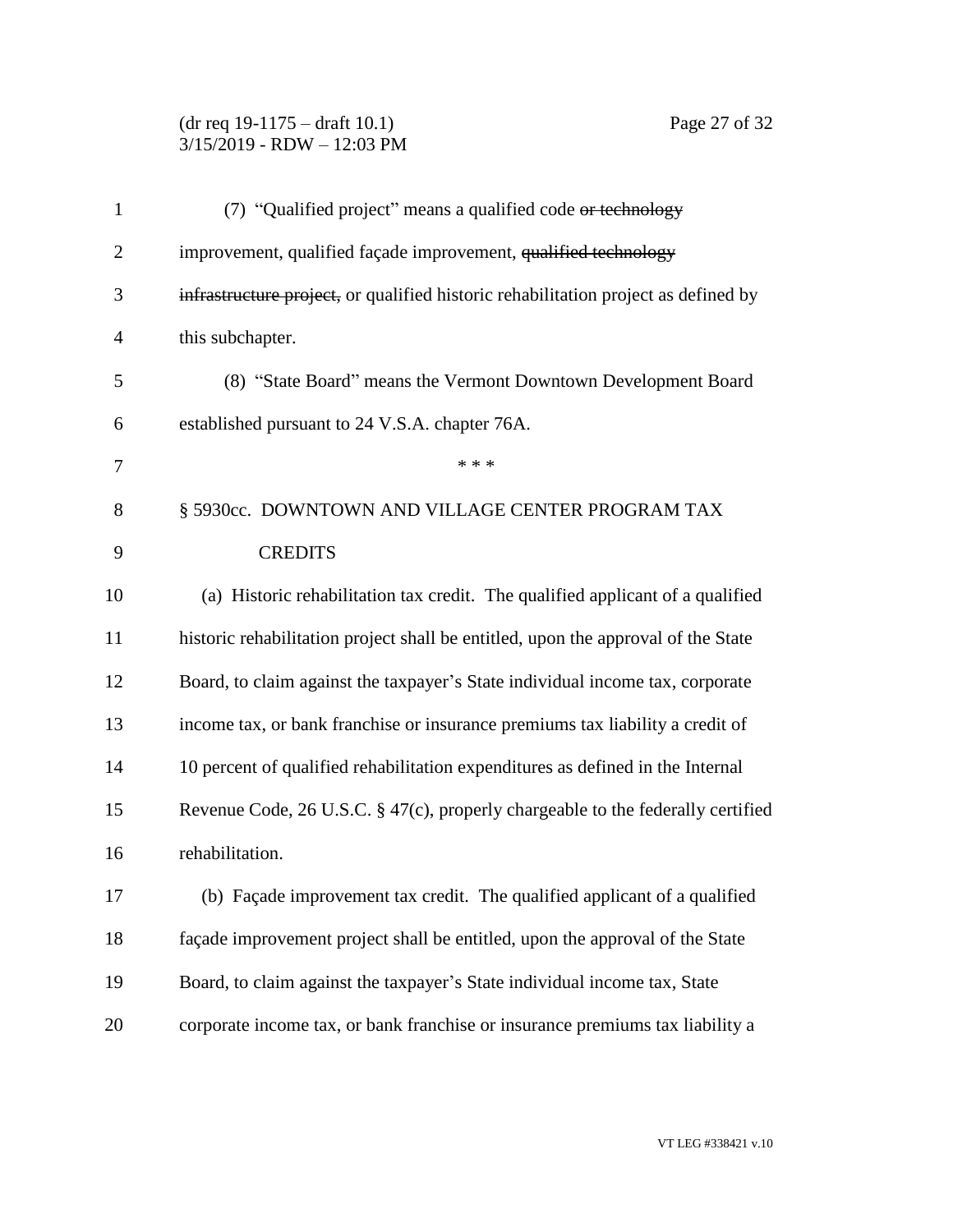| credit of 25 percent of qualified expenditures up to a maximum tax credit of |
|------------------------------------------------------------------------------|
| \$25,000.00.                                                                 |

3 (c) Code or technology improvement tax credit. The qualified applicant of 4 a qualified code or technology improvement project shall be entitled, upon the 5 approval of the State Board, to claim against the taxpayer's State individual 6 income tax, State corporate income tax, or bank franchise or insurance 7 premiums tax liability a credit of 50 percent of qualified expenditures up to a 8 maximum tax credit of \$12,000.00 for installation or improvement of a 9 platform lift, a maximum credit of \$40,000.00 \$60,000.00 for the installation 10 or improvement of a limited use/limited application limited-use or limited-11 application elevator, a maximum tax credit of \$50,000.00 \$75,000.00 for 12 installation or improvement of an elevator, a maximum tax credit of 13 \$50,000.00 for installation or improvement of a sprinkler system, a maximum 14 tax credit of \$30,000.00 for the combined costs of installation or improvement 15 of data or network wiring or a heating, ventilating, or cooling system, and a 16 maximum tax credit of \$50,000.00 for the combined costs of all other qualified 17 code improvements.

## 18 § 5930dd. CLAIMS; AVAILABILITY

19 (a) A taxpayer claiming credit under this subchapter shall submit to the 20 Department of Taxes with the first return on which a credit is claimed a copy 21 of the State Board's tax credit allocation.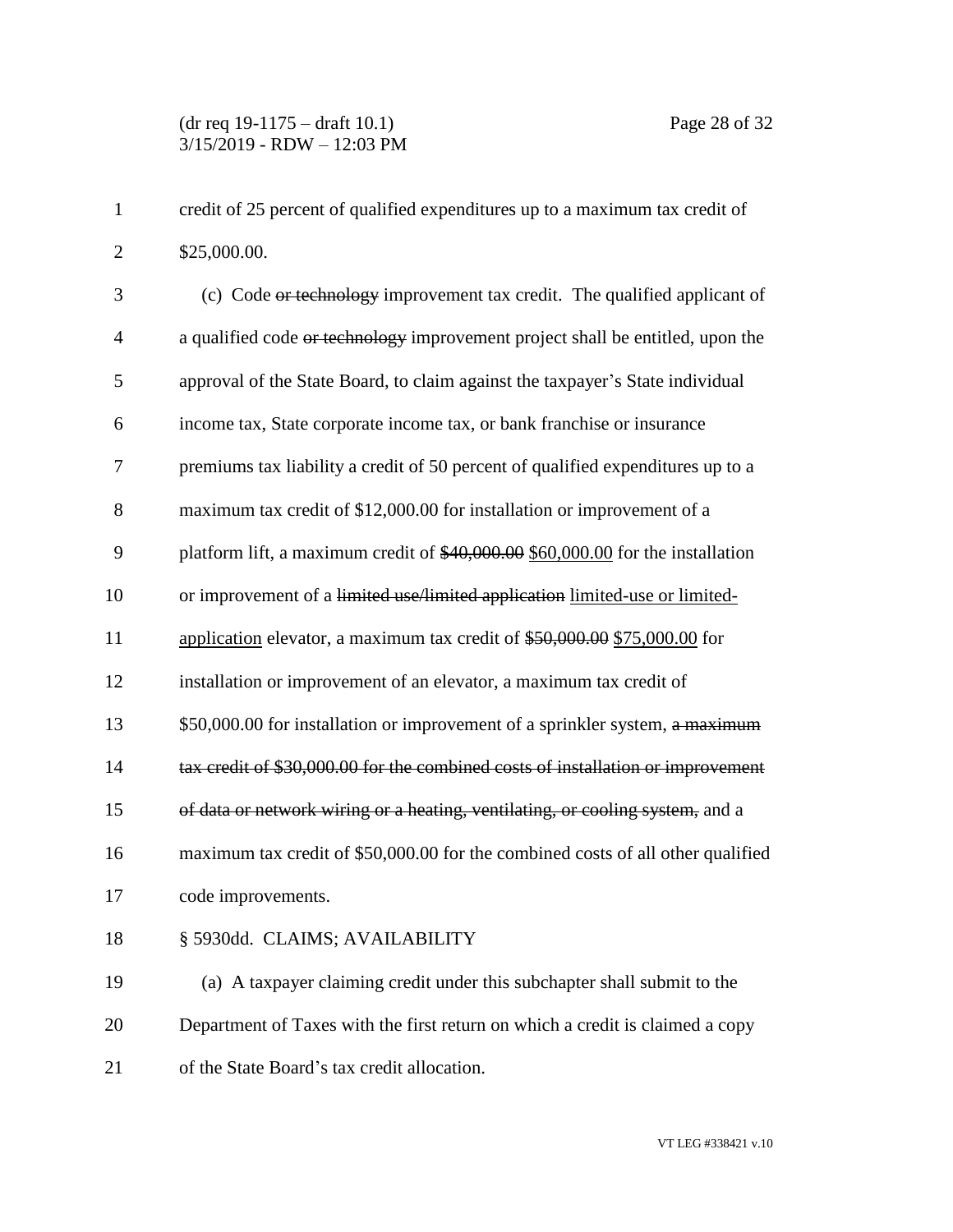| $\mathbf{1}$   | (b) A credit under this subchapter shall be available for the first tax year in    |
|----------------|------------------------------------------------------------------------------------|
| $\overline{2}$ | which the qualified project is complete. In the alternative, the State Board may   |
| 3              | allocate the credit available under this subchapter and make an allocation         |
| $\overline{4}$ | available upon completion of any distinct phase of a qualified project. The        |
| 5              | allocation and distinct phases of the qualified project shall be identified in the |
| 6              | application package approved by the State Board.                                   |
| 7              | (c) If within five two years after the date of the credit allocation to the        |
| 8              | applicant no claim for tax credit has been filed, the tax credit allocation shall  |
| 9              | be rescinded, unless the project has an approved federal application for a         |
| 10             | phased (60 month) project pursuant to Treasury Regulation $1.48-12(b)(2)(v)$ , in  |
| 11             | which case the credit will not be rescinded until five years from the date of the  |
| 12             | credit allocation.                                                                 |
| 13             | * * *                                                                              |
| 14             | § 5930ee. LIMITATIONS                                                              |
| 15             | Beginning in fiscal year 2010 and thereafter, the State Board may award tax        |
| 16             | credits to all qualified applicants under this subchapter, provided that:          |
| 17             | (1) the total amount of tax credits awarded annually, together with sales          |
| 18             | tax reallocated under section 9819 of this title, does not exceed \$2,400,000.00   |
| 19             | \$2,700,000.00;                                                                    |
| 20             | * * *                                                                              |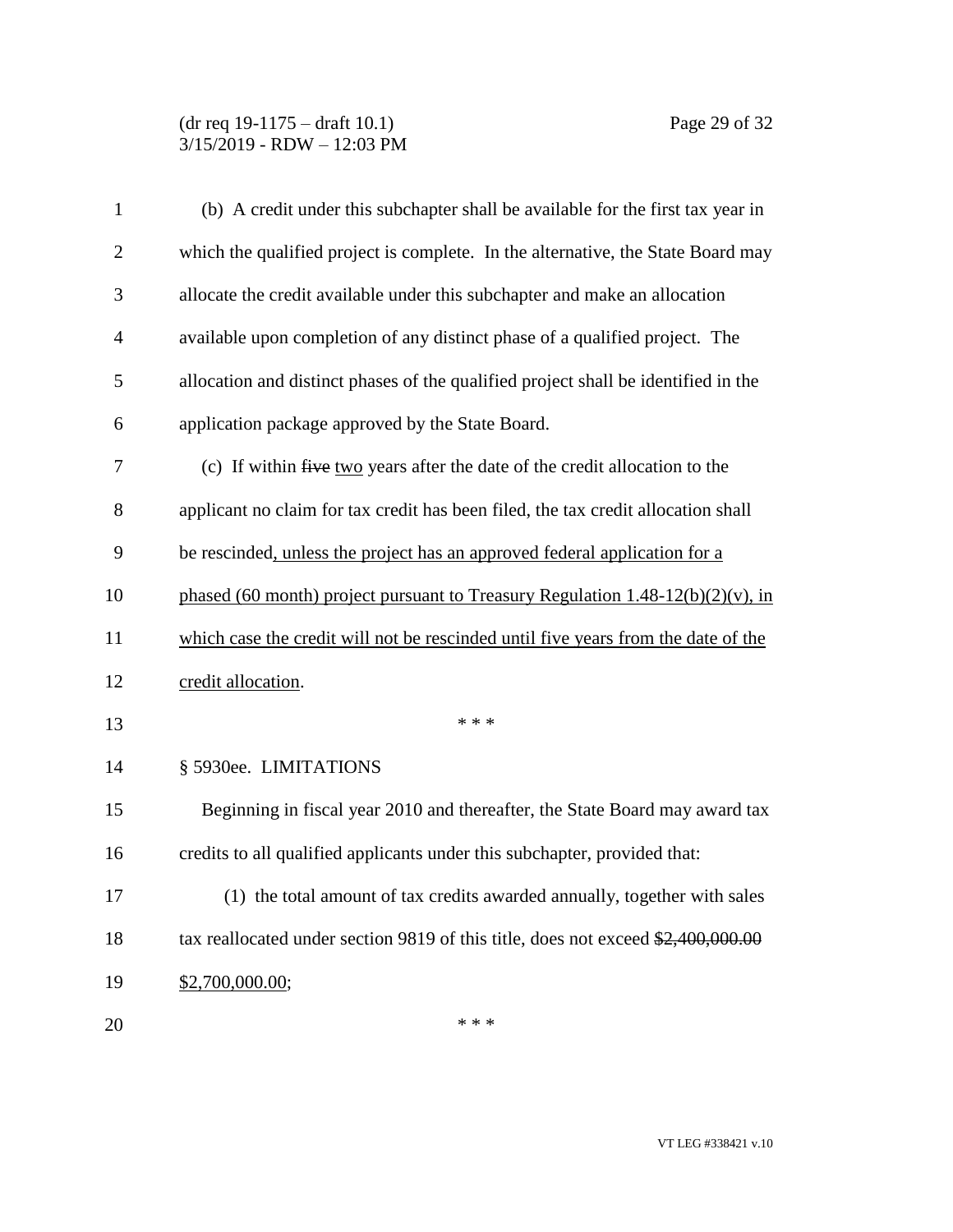| $\mathbf{1}$   | *** Short-term Rentals; Tax Collection ***                                         |
|----------------|------------------------------------------------------------------------------------|
| $\overline{2}$ | Sec. 19. 32 V.S.A. § 9202 is amended to read:                                      |
| 3              | § 9202. DEFINITIONS                                                                |
| $\overline{4}$ | The following words, terms, and phrases when used in this chapter shall            |
| 5              | have the meanings ascribed to them in this section unless the context clearly      |
| 6              | indicates a different meaning:                                                     |
| 7              | * * *                                                                              |
| 8              | (4) "Operator" means any person, or his or her agent, operating a hotel,           |
| 9              | whether as owner or proprietor or lessee, sublessee, mortgagee, licensee, or       |
| 10             | otherwise; and any person, or his or her agent, charging for a taxable meal or     |
| 11             | alcoholic beverage; and any person, or his or her agent, engaged in both of the    |
| 12             | foregoing activities. The term "operator" shall include booking agents. In the     |
| 13             | event that an operator is a corporation or other entity, the term "operator" shall |
| 14             | include any officer or agent of such corporation or other entity who, as an        |
| 15             | officer or agent of the corporation, is under a duty to pay the gross receipts tax |
| 16             | to the Commissioner as required by this chapter.                                   |
| 17             | * * *                                                                              |
| 18             | (8) "Rent" means the consideration received for occupancy valued in                |
| 19             | money, whether received in money or otherwise, including all receipts, cash,       |
| 20             | credits, and property or services of any kind or nature, and also any amount for   |
| 21             | which the occupant is liable for the occupancy without any deduction               |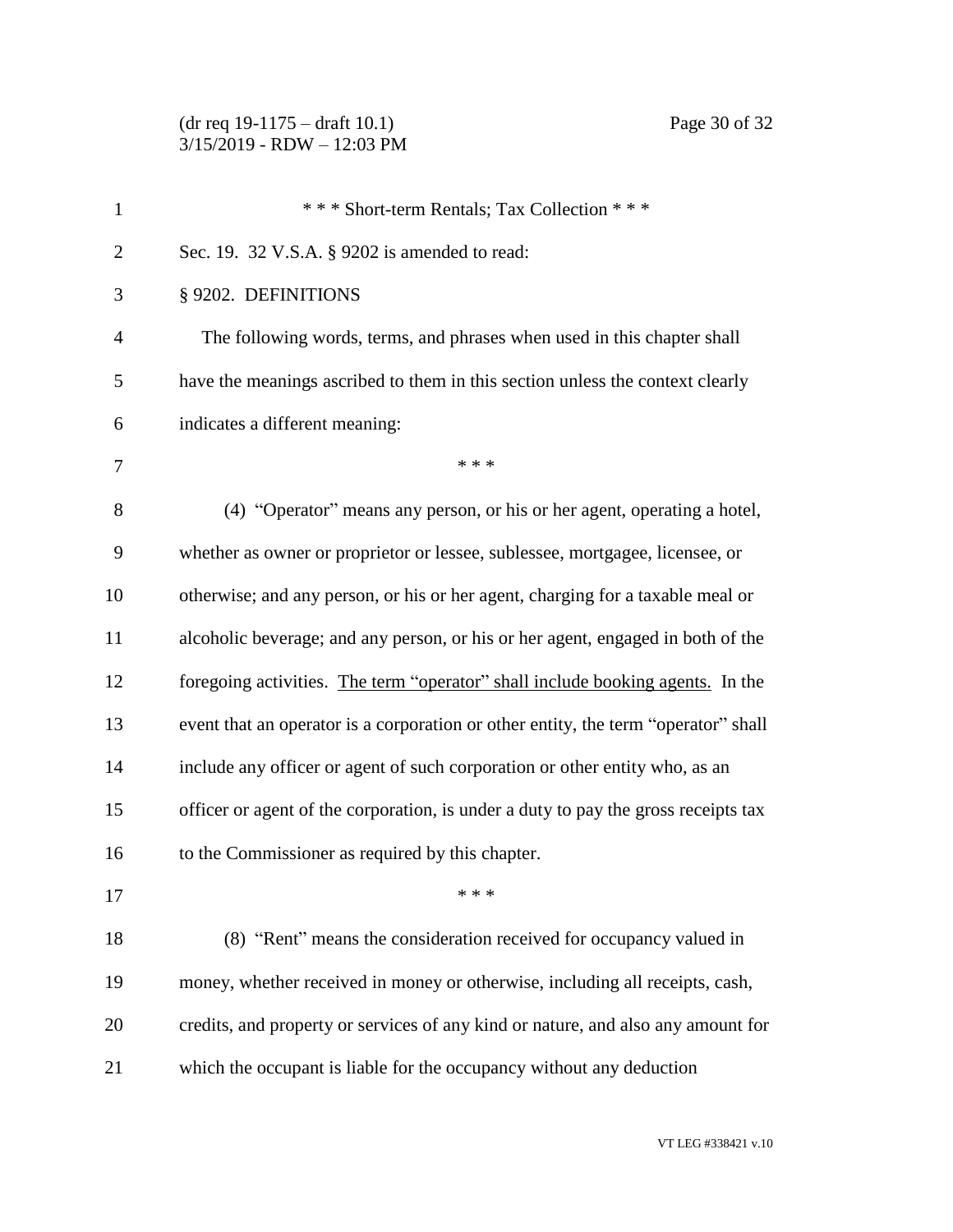| $\mathbf{1}$   | therefrom whatsoever; and any monies received in payment for time-share           |
|----------------|-----------------------------------------------------------------------------------|
| $\overline{2}$ | rights at the time of purchase; provided, however, that such money received       |
| 3              | shall not be considered rent and thus not taxable if a deeded interest is granted |
| $\overline{4}$ | to the purchaser for the time-share rights. The term "rent" shall include all     |
| 5              | amounts collected by booking agents except the tax required to be collected       |
| 6              | under this chapter. The term "rent" shall not include rental charges for living   |
| 7              | quarters, sleeping, or household accommodations to any student necessitated       |
| 8              | by attendance at a school as defined herein.                                      |
| 9              | * * *                                                                             |
| 10             | (20) "Booking agent" means a person who facilitates the rental of an              |
| 11             | occupancy and collects rent for an occupancy and who has the right, access,       |
| 12             | ability, or authority, through an Internet transaction or any other means, to     |
| 13             | offer, reserve, book, arrange for, remarket, distribute, broker, resell, or       |
| 14             | facilitate an occupancy that is subject to the tax under this chapter.            |
| 15             | Sec. 20. 32 V.S.A. § 9271 is amended to read:                                     |
| 16             | § 9271. LICENSES REQUIRED                                                         |
| 17             | Each operator prior to commencing business shall register with the                |
| 18             | Commissioner each place of business within the State where he or she operates     |
| 19             | a hotel or sells taxable meals or alcoholic beverages; provided however, that an  |
| 20             | operator who sells taxable meals through a vending machine shall not be           |
| 21             | required to hold a license for each individual machine, and a booking agent       |